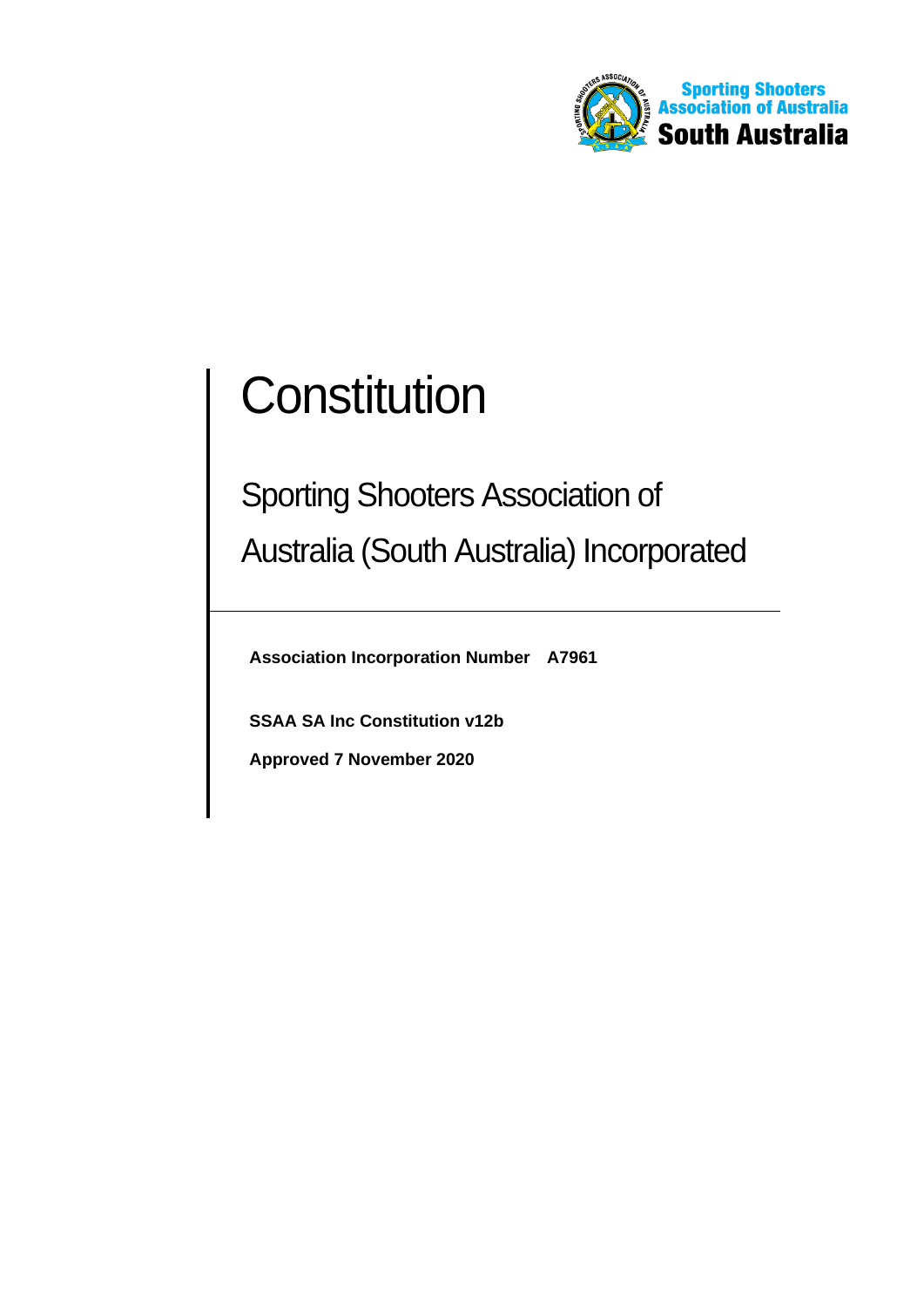### **Table of Contents**

| APPEALS ARISING FROM CLUB PROCEDURES - CLUBS APPEAL BOARD27 |
|-------------------------------------------------------------|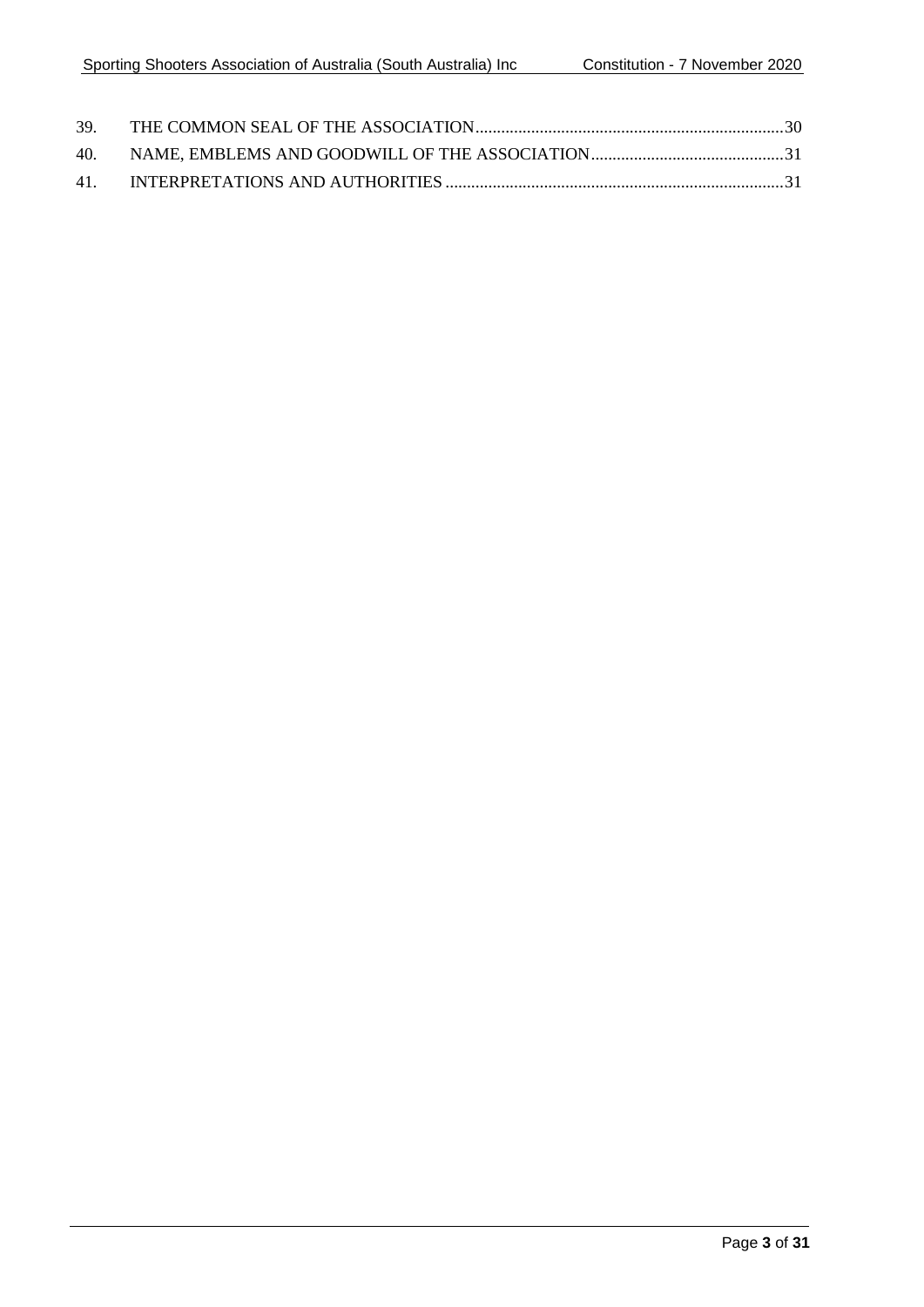#### <span id="page-3-2"></span><span id="page-3-0"></span>**1. NAME AND NATURE**

- 1.1. The name of the Association is the SPORTING SHOOTERS ASSOCIATION OF AUSTRALIA (South Australia) INCORPORATED, hereinafter referred to as "the Association" or the "SSAA (SA)".
- 1.2. The Sporting Shooters Association of Australia (South Australia) Incorporated is a Not for Profit Association.
- *1.3.* The Association is bound by Section 25 of the *Associations Incorporations Act 1985*  $(SA)$ .

#### **Office Location**

1.4. The office of the Association shall be at Adelaide or such other place or places in the State of South Australia as may be determined at General Meeting.

#### **Adherence to the Constitution of SSAA National**

1.5. As a constituent part of the SPORTING SHOOTERS ASSOCIATION OF AUSTRALIA INCORPORATED the Association accepts and adheres to the Constitution of that body except where there shall be any inconsistency and in such case this Constitution or any matter or thing done pursuant to this Constitution shall prevail.

#### <span id="page-3-1"></span>**2. DEFINITIONS**

2.1. In the Constitution unless inconsistent with the context, the masculine includes the feminine, the singular, the plural, and vice versa and the following words and expressions shall have the meanings set out against them. His, Her and Chairman in the text means the gender equivalent and is not gender specific.

#### 2.2. In the Constitution:

"**Act**" means the *Associations Incorporations Act 1985* (SA) as amended or substituted from time to time and any regulations made thereunder.

**"affiliation"** has the meaning given in clause [6.1.](#page-10-1)

**"Association"** has the meaning given in clause [1.1.](#page-3-2)

**"By-Laws"** has the meaning given in clause 30.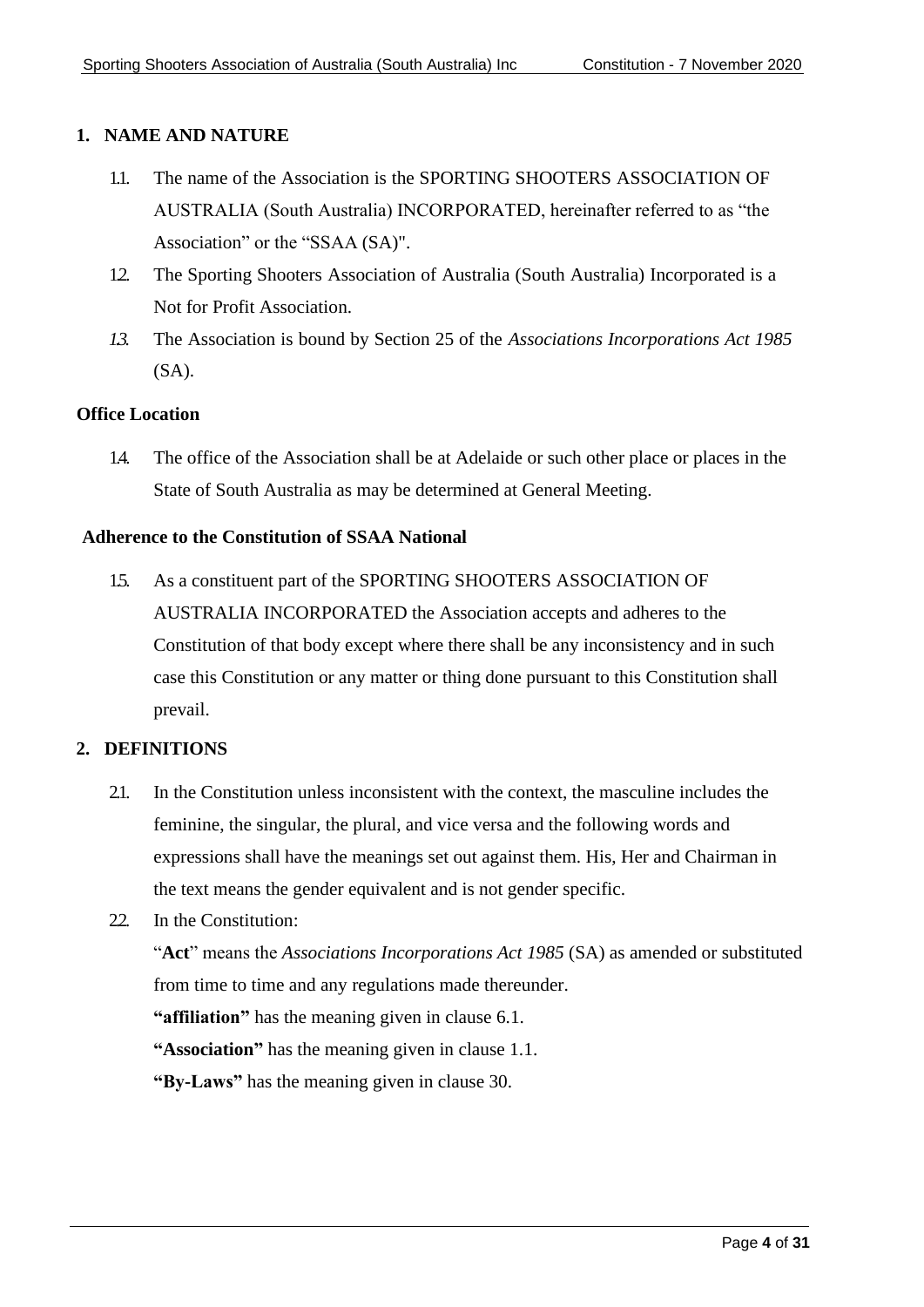"**Club**" or **"Member Club"** means a shooting or otherwise eligible Club which is an incorporated entity, and has, pursuant to clause 5.2, been admitted to Membership of the Association and agrees to be bound by the Constitution.

**"Club's Appeal Board"** has the meaning given in clause 34.

"**Club Delegates**" means up to two (2) representatives nominated by a Club to sit on the Council of the Association.

"**Committee of Management**" means the people appointed pursuant to clause 7 to be the Clubs Delegates who meet at Council.

**"Constitution"** means this Constitution, as and if amended and in force from time to time. Also referred to herein as 'the Constitution' or 'this Constitution'.

"**Council**" has the same meaning given in clause 13 and means the Committee of Management and the Executive Committee sitting jointly.

**"disciplinary action"** has the meaning given in clause [33.3.](#page-25-2)

**"Disciplinary Committee"** has the meaning given in clause [33.1.](#page-25-3)

"**Executive Committee**" means the office holders set out in clause 21, namely the President, Senior Vice President, Junior Vice President, Treasurer, Secretary,

Immediate Past President, and two (2) Council Members.

**"financial year"** means 1 October to 30 September.

"**General Meeting**" means any general meeting of the Association including the Annual General Meeting and any Special General Meetings.

**"Honorary Membership"** has the meaning given in clause [5.21.](#page-10-2)

**"Individual"** or **"Individual Member"** means all Members of the Association who are natural persons and reside in South Australia and are bound by the Constitution. Those Individual Members who are Members of Clubs, are also bound by the Club's Constitution.

**"Life Membership"** has the meaning given in clause [5.16.](#page-9-0)

"**Member"** means an Individual or Club that meets the criteria in clause 5 and agrees to be bound by the Constitution.

**"MPIO"** means the Member Protection Information Officer at clause 28.

**"Office Bearers"** means the Executive.

**"ordinary resolution"** means a resolution passed at a meeting by simple majority.

**"patron"** has the meaning given in [clause 5.24.](#page-10-3)

**"senior delegate"** has the meaning given in clau[se 7.5.](#page-13-1)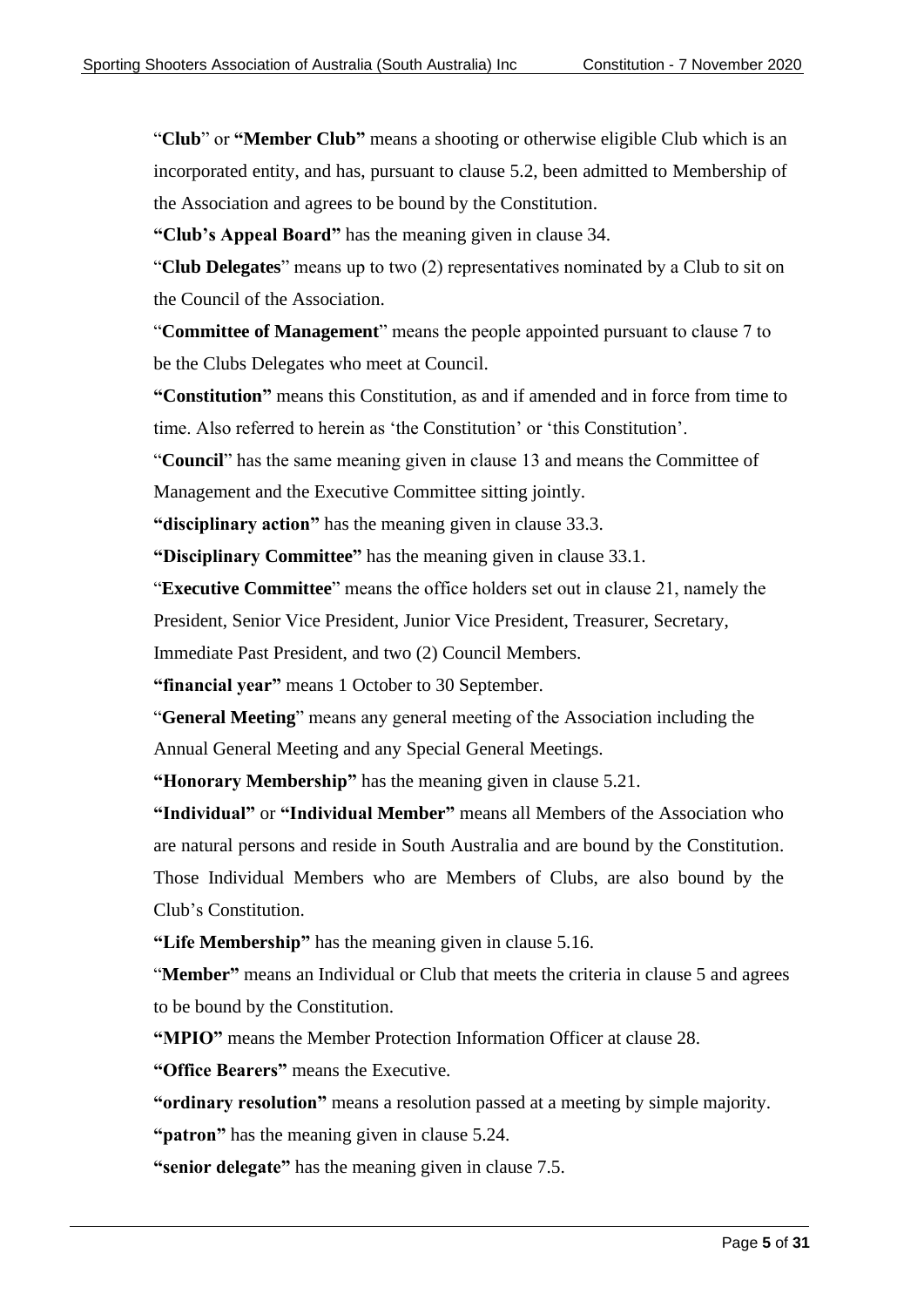**"special resolution"** means a resolution passed at a meeting by not less than 75% present and voting;

**"sporting shooter"** means law abiding shooters including hunting, target shooting, archery, working gundogs and firearm collecting and who are Members of the Association.

"**SSAA National**" means Sporting Shooters Association of Australia Incorporated, of which the Association is a Member.

"**SSAA (SA)**" means Sporting Shooters Association of Australia (South Australia) Incorporated and is the State of South Australia representative on the SSAA National.

**"sport"** means the sport including lawful hunting, target shooting, archery, working gundogs and firearm collecting.

"**Range**" means an area for the promotion and conduct of the shooting sports.

#### <span id="page-5-0"></span>**3. AIMS AND OBJECTIVES**

- 3.1. The objectives for which the SSAA (SA) is established are to:
	- 3.1.1. the achievement and maintenance of a favourable environment for field and target shooting in Australia and its territories;
	- 3.1.2. seek improvements in the laws pertaining to firearms, and to support or oppose proposed amendments to the existing legislation;
	- 3.1.3. seek improvement in the laws relating to wildlife (indigenous and introduced) and support or oppose proposed amendments to existing legislation;
	- 3.1.4. advocate and undertake game conservation and the legal recognition of game animals (indigenous and introduced);
	- 3.1.5. provide help and education for all eligible people in the art of shooting, safe handling of firearms, secure storage of firearms, field etiquette and the knowledge of the laws relative to shooting;
	- 3.1.6. raise the sporting shooter in public esteem by promotion of a better understanding between the media, public, land holders, and sporting shooters;
	- 3.1.7. encourage all hunters and shooters to abide by a strict code of ethics;
	- 3.1.8. promulgate, in the interests of safety, secure storage, knowledge and information of firearms and ammunition;
	- 3.1.9. establish Clubs of the Sporting Shooters Association of Australia (South Australia) Inc having objectives altogether or in part similar to the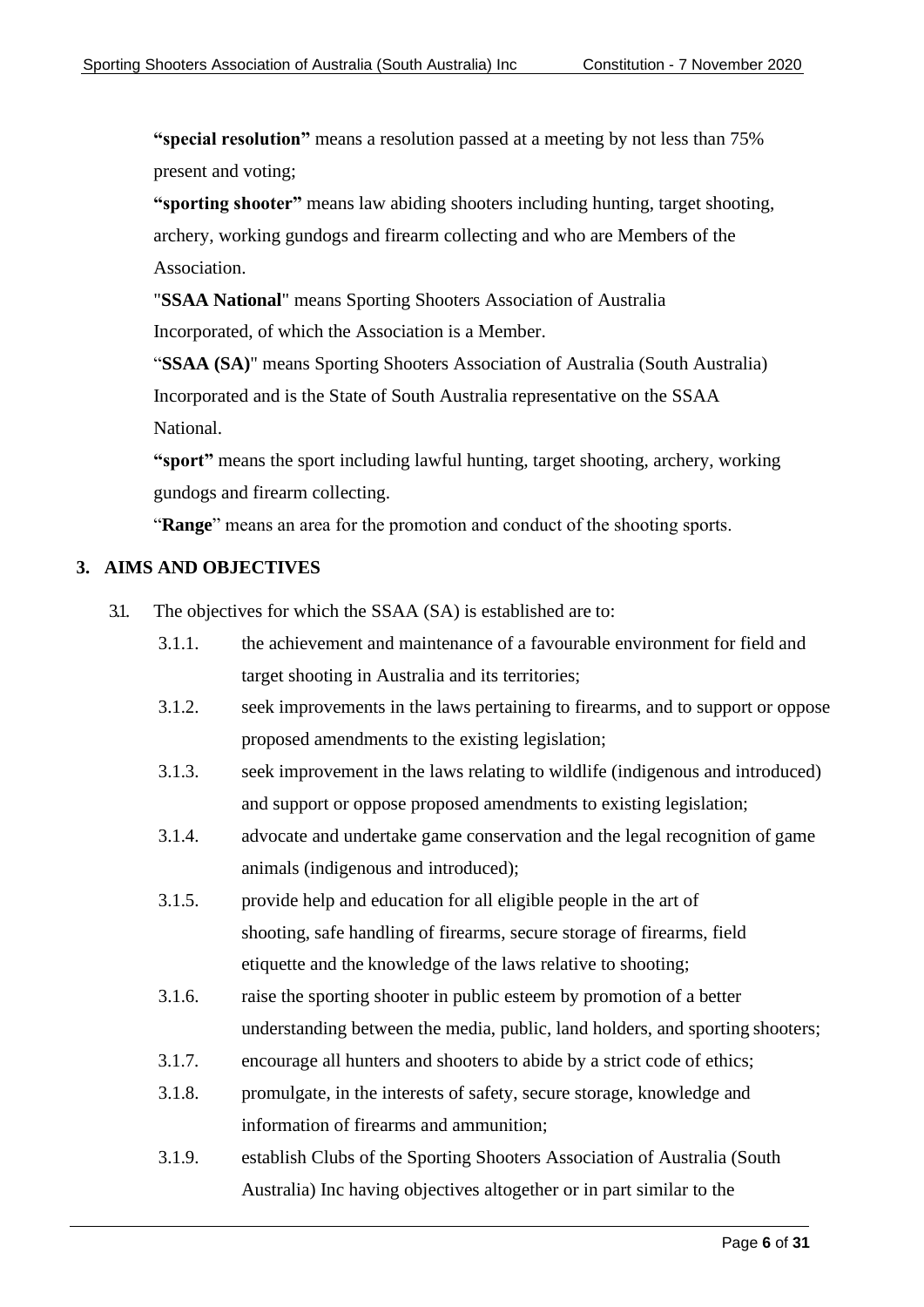Association, in target shooting, competition, hunting, collecting, firearm related activities and other related activities as approved by the Council;

- 3.1.10. do all things necessary to ensure the good name and reputation of the Association and the sport are maintained and not brought into disrepute through acts and omissions of its Members;
- 3.1.11. adjudicate any disputes contemplated by clauses 33 and 34;
- 3.1.12. represent SSAA (SA) at all the meetings of SSAA National;
- 3.1.13. do all other things as are conducive or incidental to the attainment of the aims and objectives and the exercise of the powers of the Association.

#### <span id="page-6-0"></span>**4. POWERS**

- 4.1. To implement the aims and objectives of the Association, the Association shall also be deemed to have the following powers:
	- 4.1.1. the purchase, taking on lease or in exchange, and the hiring or otherwise acquiring of or using any real or personal property that may be deemed necessary or convenient in order to further the aims, objectives and purposes of the Association;
	- 4.1.2. the buying, selling and supplying of, and dealing in goods or specified goods which may be deemed necessary or convenient in order to further the aims, objectives and purposes of the Association;
	- 4.1.3. the construction, maintenance, and alteration of buildings or works necessary or convenient in order to further the aims, objectives and purposes of the Association;
	- 4.1.4. the granting of moneys to Clubs or other approved bodies to further the aims, objectives and purposes of the Association.
	- 4.1.5. the accepting of any gift, whether subject to a special trust or not, for any one or more of the aims, objectives and purposes of the Association;
	- 4.1.6. the taking of such steps from time to time as the Council in general meeting may deem expedient for the procuring of funds for the Association, by way of donations, subscriptions, grants or otherwise;
	- 4.1.7. the printing and publishing of such newspapers, periodicals, books, leaflets, or other documents as the Committee of Management in general meeting may think desirable for the promotion of the aims, objectives and purposes of the Association;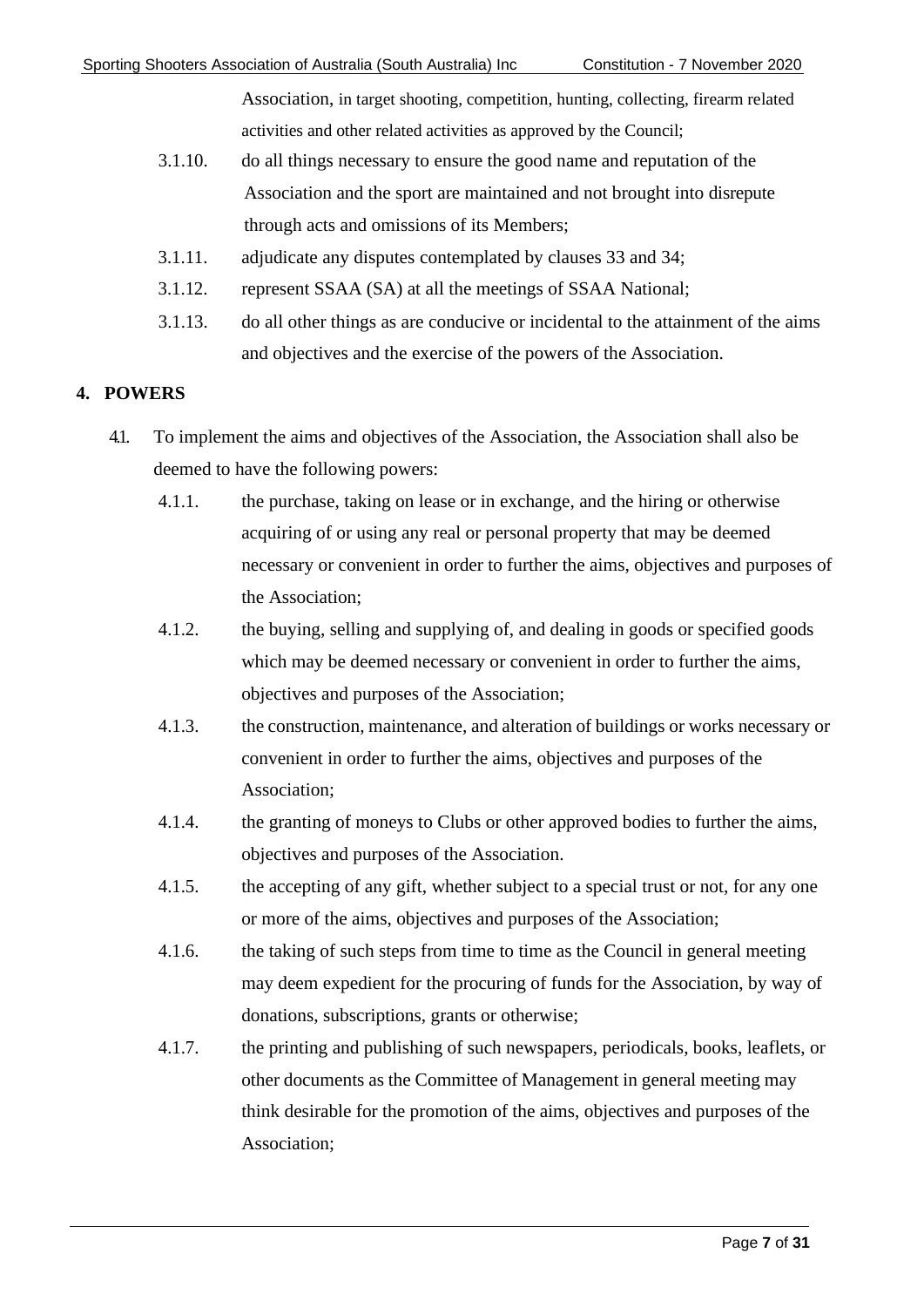- 4.1.8. the borrowing and raising of money in such manner and on such terms as the Committee of Management may think fit or as may be approved or directed by resolution passed at a general meeting;
- 4.1.9. securing the re-payment of money so raised or borrowed or the payment of a debt or liability of this Association by giving mortgages, charges or securities upon or over all or any of the real or personal property of the Association;
- 4.1.10. the making of gifts, subscriptions, or donations;
- 4.1.11. the establishment or support, or the aiding in the establishment and support, of Associations, institutions, funds, trusts, schemes, and conveniences calculated to benefit the Association;
- 4.1.12. the granting of salary, contract or honoraria;
- 4.1.13. the granting of allowances or other benefits to servants or past servants of the Association and the making of payments towards insurance in relation to any of those purposes;
- 4.1.14. the establishment or support of any other Association or Club, formed for any of the basic aims, objectives and purposes of the Association, to which the Council may be agreeable;
- 4.1.15. the doing of all things as are incidental or conducive to the attainment of the basic aims, objectives and purposes of the Association;
- 4.1.16. to hear and determine certain matters eligible for the imposition of disciplinary action pursuant to clauses 33 and 34, in the first instance and on appeal; and
- 4.1.17. all powers conferred by Section 25 of the Act.

#### <span id="page-7-0"></span>**5. MEMBERSHIP**

5.1. Membership will be available to Clubs and Individuals resident in South Australia who share the aims and objectives of the Association.

#### **Club Membership**

- 5.2. Club Membership will not be available to individual persons, but will be available only to Clubs that agree to abide by the Constitution of the Association as amended from time to time and whose primary aims and objectives are acceptable to the Association.
	- 5.2.1. It is a condition of Membership that the Constitution of every Club is approved by the SSAA (SA) and contains a clause that the Club and its Members will act in the best interests of the sport and the Association. No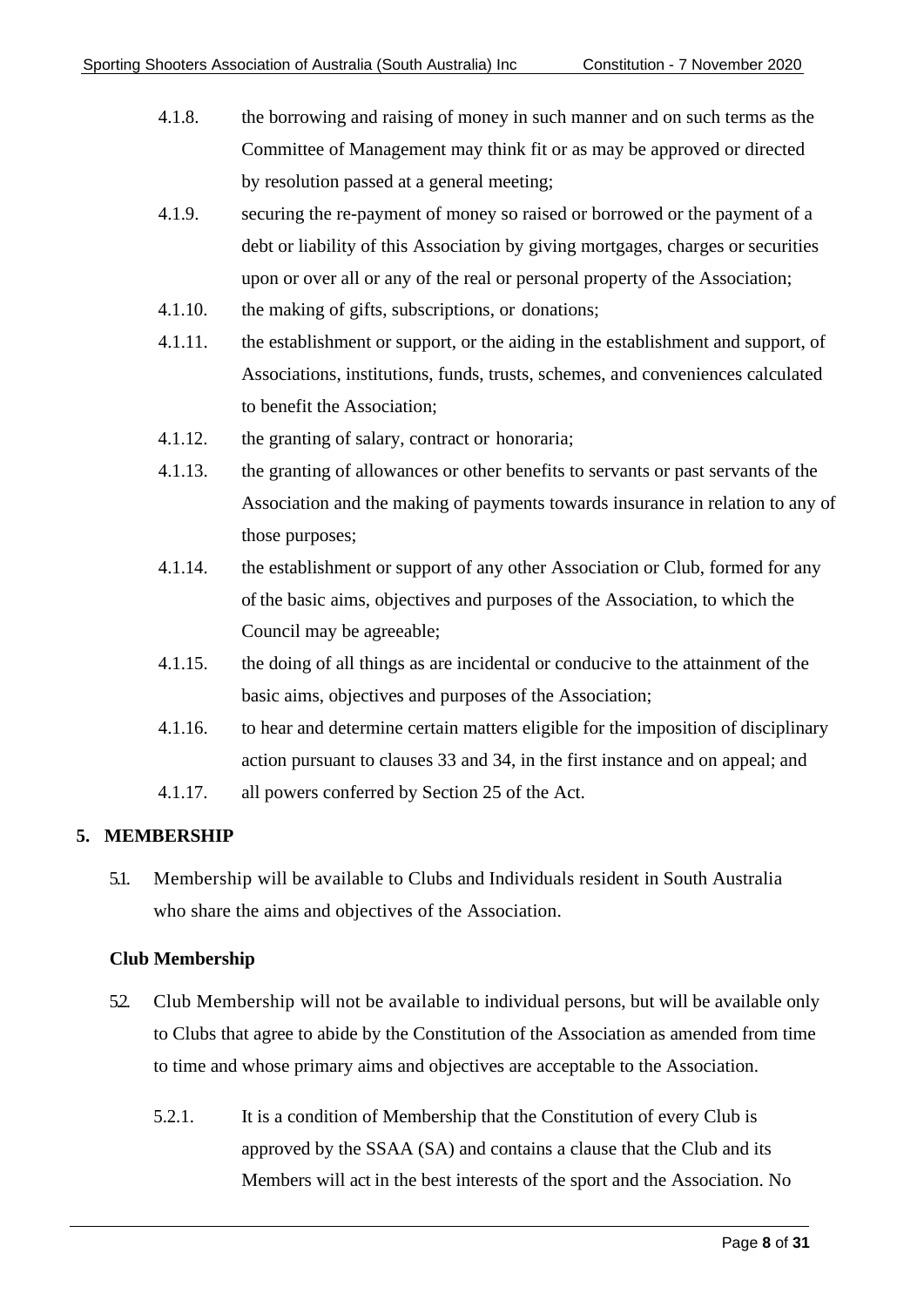Member Club shall re-draft or amend its Constitution nor shall any amendment or re-draft of a Constitution be submitted to the regulatory authority without first obtaining the approval of the Association.

- 5.2.2. Failure to comply with the requirements of Sub-Clause 5.2.1. will render any amendments made without approval by the Association void or the Club's Membership subject to disciplinary action, which may include suspension or expulsion of the Club.
- 5.3. Subject to Sub-Clause 5.4, Clubs may be accepted from time to time by the Council of the Association. It is at the sole discretion of the Council whether to admit the Club as a Member.
- 5.4. Before acceptance as a Member Club it shall be a requirement for an applicant to:
	- 5.4.1. undertake active shooting, firearms related activities or other related activities as approved by Council;
	- 5.4.2. if the applicant has a home Range, it must be acceptable to the Council, and, if the applicant does not, it may be allocated a home Range by the Council;
	- 5.4.3. have a minimum number of Members as determined by the Council from time to time; and
	- 5.4.4. have regard to the objectives and best interests of the sport and the Association.
- 5.5. Pursuant to Clause 7, Clubs upon becoming a Member of the Association shall nominate Club Delegates to represent the Club at meetings of the Association, to take part in the proceedings of the meetings, to vote and be eligible to hold office in the Association.
- 5.6. Member Clubs are not required to pay an application, annual or subscription fee.

#### **Individual Membership**

- 5.7. A natural person who joins Sporting Shooters Association of Australia becomes a Member of SSAA (SA) by virtue of their residence in South Australia and agrees to be bound by the Constitution.
- 5.8. A natural person who is a Member of a Club is also an Individual Member of the Association.
- 59. An Individual who is not a constituent Member of any Club may, by virtue of being a resident in South Australia, be allocated to the Association. Such Individual will not be allocated a Club number but will be allocated an S99 number on their Membership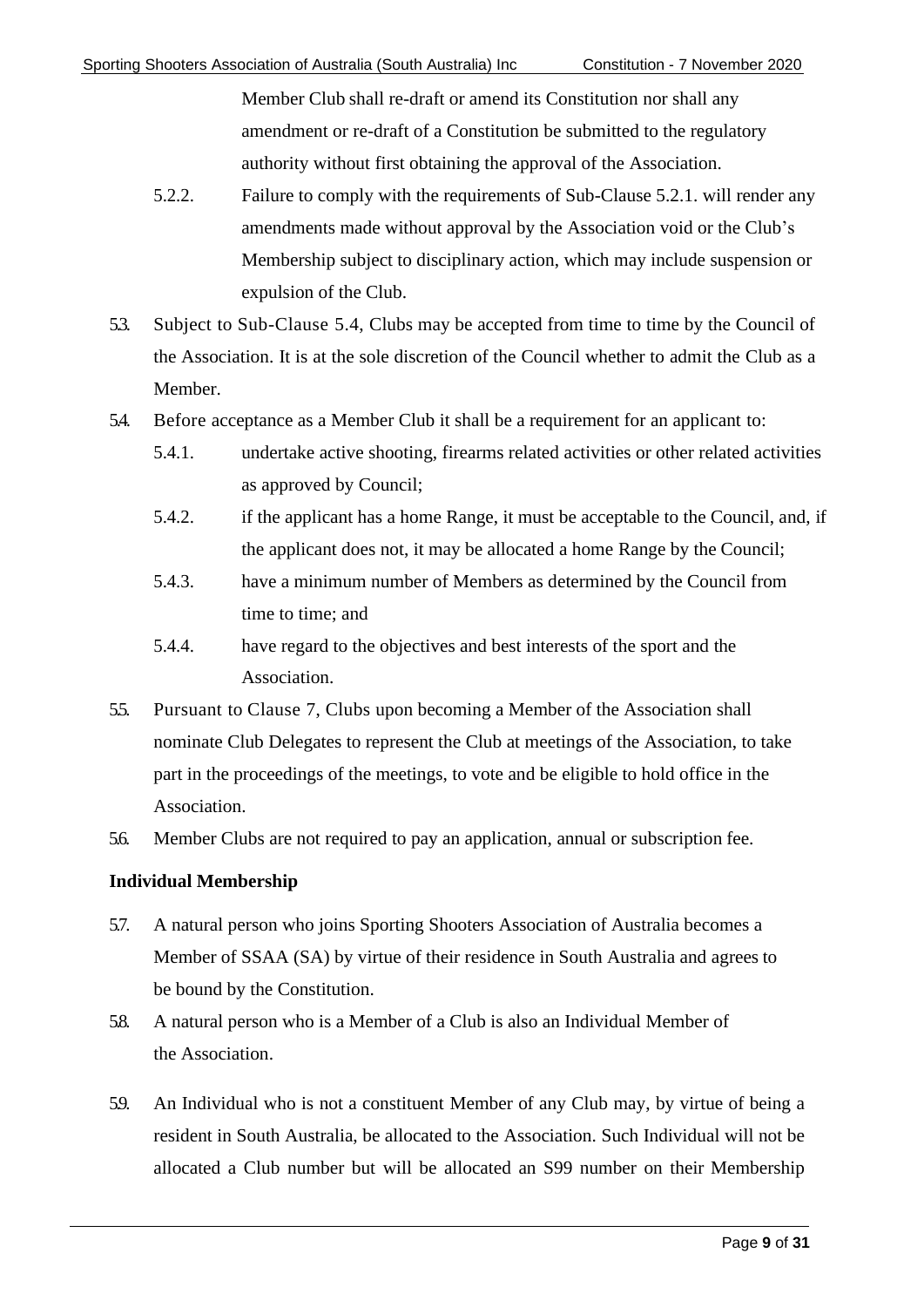card until such time as they become a constituent Member of a Club when they shall be allocated the number of their primary Club.

5.10. Individual Members shall have no voting rights but are entitled to a right to compete in National and State Titles. Individual Members are required to pay a Membership fee as prescribed from time to time.

#### **Application for Membership**

- 5.11. The application for Membership shall be made in writing addressed to the Secretary on such form as the Council may prescribe from time to time.
- 5.12. In the case of a Club, the application for Membership shall be accompanied by a copy of the Club's Constitution or proposed Constitution and a list of inaugural or current constituent Members together with the SSAA National Membership number (if any) of each of its constituent Members.
- 5.13. On receipt of the application for Membership, the application together with any supporting documents shall be considered at the next General Meeting of the Association to decide if the application is accepted or rejected. The Association may decline approval at its sole discretion and is under no obligation to provide to the applicant any reasons for not approving the application.
- 5.14. The Secretary shall within seven (7) days of a decision by the Council at the General Meeting at which an application for Membership was considered notify the Applicant of the decision together with any conditions which may have been imposed upon Membership.
- 5.15. The Membership shall become effective when ratified by Council. Members acknowledge and agree that by submitting to the Constitution they are subject to the jurisdiction of the Association and that the Constitution is fair and reasonable for promoting the objectives of the Association.

#### **Life Membership**

- <span id="page-9-0"></span>5.16. Life Membership of the Association may be conferred by special resolution at General Meeting as recognition of services to the shooting sports and in particular for services to the Association.
- 5.17. Life Membership of the Association does not preclude the nomination of any Individual to Life Membership of SSAA National.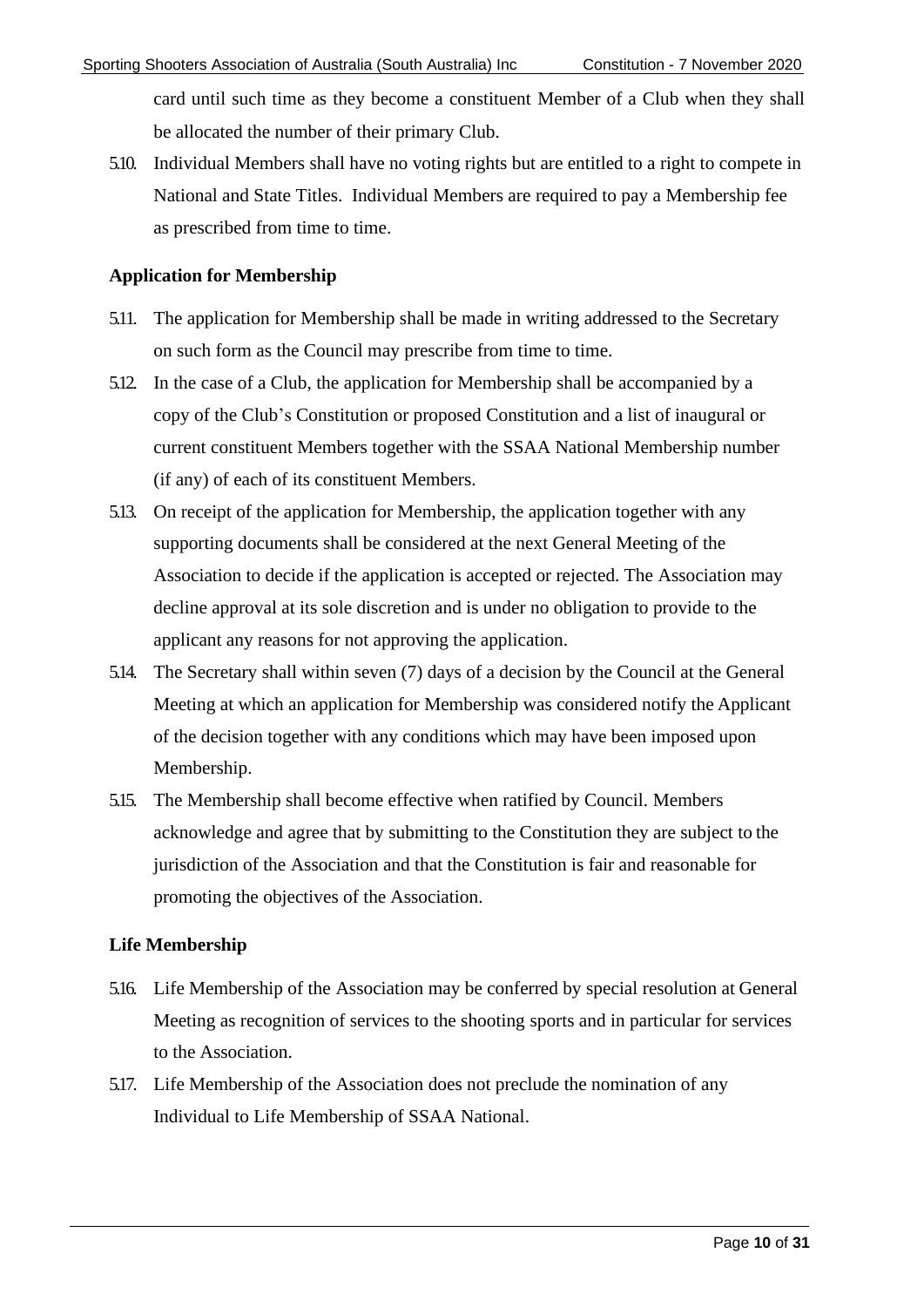- 5.18. Life Membership of the Association confers no voting rights or other such privileges upon any Individual. Only a Club can accrue such rights.
- <span id="page-10-4"></span>5.19. Life Membership of a Club can only be conferred upon any Individual by the Club concerned.
- 5.20. Where Life Membership has been conferred pursuant to Clauses [5.16 a](#page-9-0)nd [5.19](#page-10-4) above, the Council shall have the power to withdraw and cancel a Life Membership where the Council forms the view that the Individual has engaged in or been guilty of conduct prejudicial to the sport and the Association or to any of the objectives or interests of the Association.

#### **Honorary Membership**

- <span id="page-10-2"></span>5.21. Honorary Membership may be conferred upon any Individual but only at an Annual General Meeting of the Association.
- 5.22. Such election to Honorary Membership shall be the subject of an ordinary resolution put to such meeting in accordance with the Constitution. The motion shall include the duration of such Honorary Membership.
- 5.23. The Council shall have the power to withdraw and cancel an Honorary Membership where the Council forms the view that the person has engaged in or been guilty of conduct prejudicial to the sport and the Association or to any of the objectives or interests of the Association.

#### **Patronage**

<span id="page-10-3"></span>5.24. The Council of the Association may at any time appoint any number of persons of distinguished position or attainments to be a patron of the Association. An elected patron of the Association shall not have any voting rights or seek office of the Association.

#### <span id="page-10-0"></span>**6. AFFILIATION**

#### **Effects of Affiliation**

<span id="page-10-1"></span>6.1. An organisation granted affiliation by Council shall be entitled to state "affiliated with the Sporting Shooters Association of Australia (South Australia) Incorporated" on correspondence and will, subject to meeting all conditions of affiliation, be covered by the Association's insurance. No other benefits accrue from affiliation.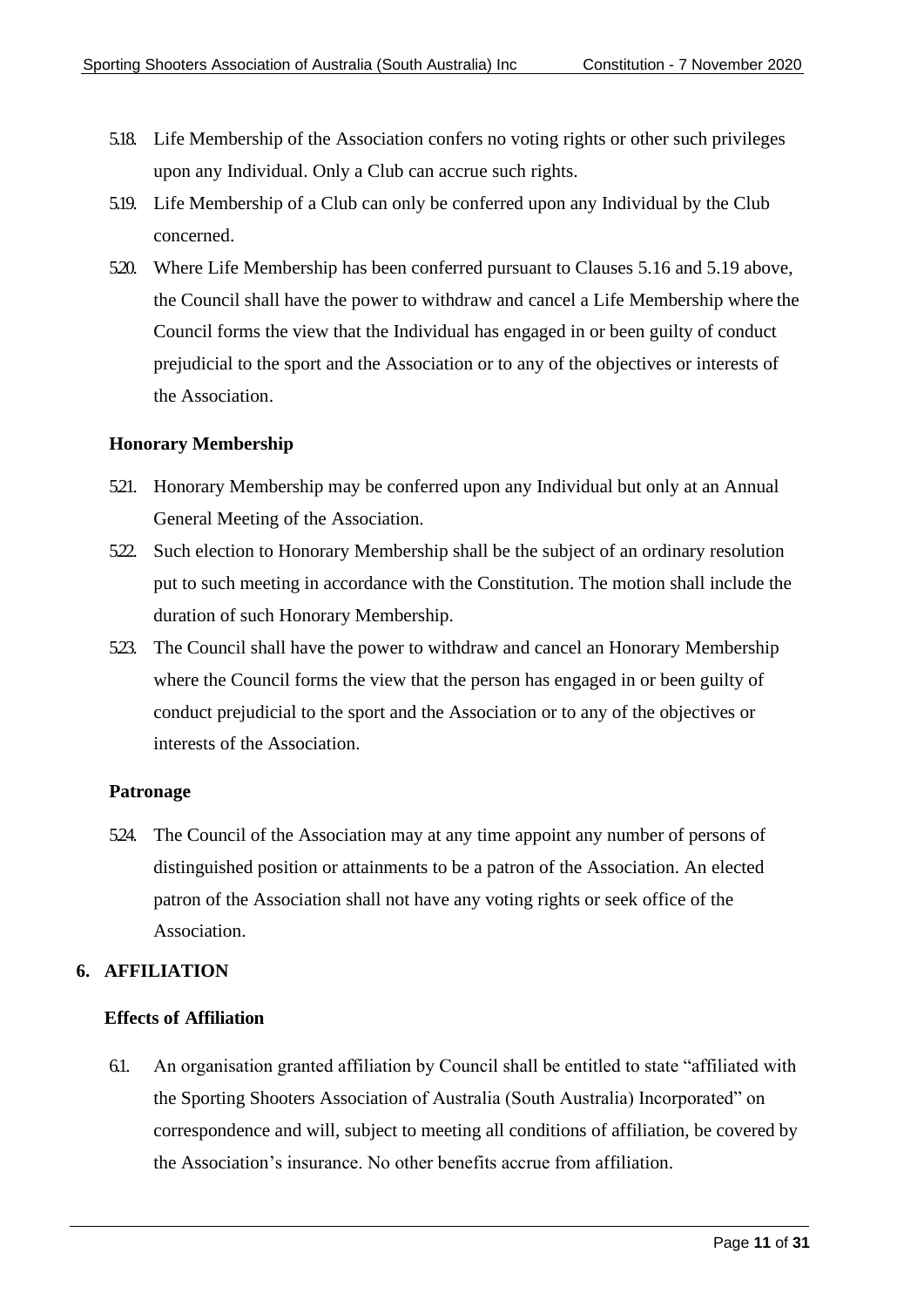#### **Eligibility for Affiliation**

- 6.2. An organisation applying for affiliation must be a legal entity, in the form of an incorporated Association or entity incorporated pursuant to the *Corporations Act 2001* (Cth) and have a Constitution or Articles acceptable to the Association.
- 6.3. An organisation complying with Sub-Clause 6.2 may apply to affiliate a discrete shooting section within its structure so long as:
	- 6.3.1. the organisation is wholly responsible for the shooting section; and
	- 6.3.2. the shooting section is an entity specifically set up by and within the Constitution or Articles of the organisation; and
	- 6.3.3. the shooting section conforms to a shooting discipline proprietary to the SSAA National, controlled by the SSAA National or accepted by the SSAA National or the Association; and
	- 6.3.4. on the condition that the benefits of affiliation apply to the affiliated shooting section.
- 6.4. All Members of an organisation (or designated shooting section) applying for affiliation must be, and continue to be, Individual Members of the Association or be the holder of a current Membership card issued by the SSAA National Membership office.
- 6.5. An affiliation application fee, as set by Council, will be payable within thirty (30) days of initial acceptance and each subsequent annual affiliation.

#### **Term of Affiliation**

- 6.6. Subject to Sub-Clause 6.7, affiliation shall only be granted for a term of twelve (12) calendar months, but may be renewed on an annual basis, so long as eligibility conditions continue to be met.
- 6.7. The affiliate acknowledges and agrees that:
	- 6.7.1. the Constitution constitutes a contract between the affiliate and the Association and the affiliate is bound by the Constitution and the Act;
	- 6.7.2. they will comply with and observe the Constitution and any changes to it;
	- 6.7.3. by submitting to the Constitution they are subject to the jurisdiction of the Association; and
	- 6.7.4. the Constitution is necessary and reasonable for promoting the objectives.

#### **Granting Affiliation**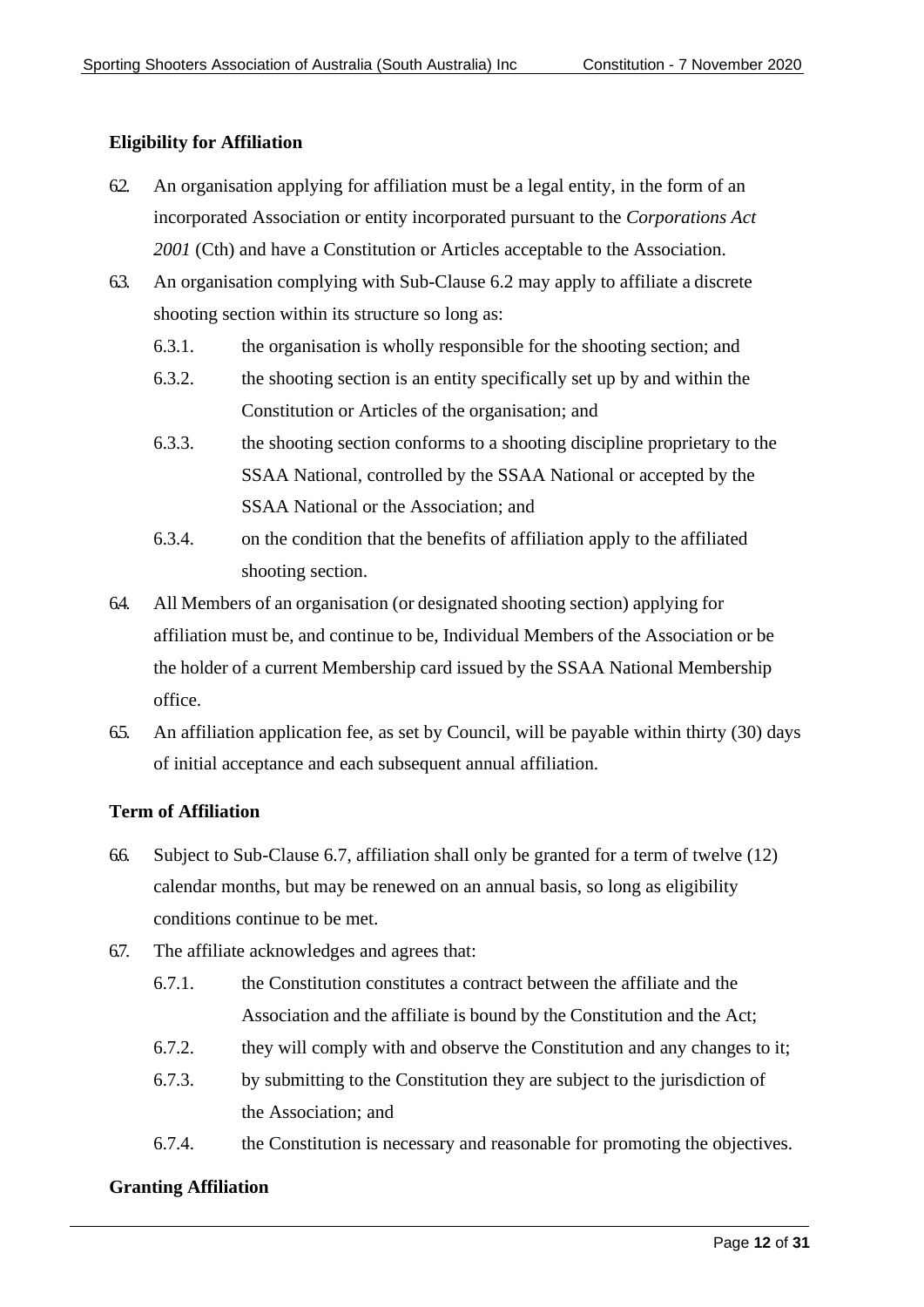6.8. Affiliation may only be granted by Council in its sole discretion and the Council is under no obligation to provide to the applicant any reasons for not approving or renewing the affiliation.

#### **Termination of Affiliation**

- 6.9. Affiliation may be terminated at any time by mutual agreement between the Association and the Affiliate.
- 6.10. An affiliate may resign that affiliation at any time, in writing to the Association, on the understanding that all privileges cease at the time of writing.
- 6.11. The Association may revoke the affiliation of an affiliate by notice in writing, if the Affiliate defaults in any condition of affiliation. The revocation will not take effect until the Affiliate has been given all reasonable opportunity to defend their case.

#### <span id="page-12-0"></span>**7. CLUB DELEGATES**

#### **Number of delegates**

7.1. Each Club shall be entitled to have up to two (2) delegates to all meetings of the Association. These Club Delegates constitute the Committee of Management of the Association.

#### **Appointment of delegates**

- 7.2. Clubs may appoint any person or persons to represent them as Club Delegates provided that:
	- 7.2.1. their primary occupation is not a dealer of firearms or ammunition;
	- 7.2.2. these persons are financial Members of SSAA (SA) and hold a current Membership card; and
	- 7.2.3. they are financial Members of their Member Club.
- 7.3. The Club shall notify the Secretary of the Association one (1) calendar month before the Annual General Meeting of the Association of the names of the representatives who shall be the Club Delegates at the meeting.
- 7.4. The Club Delegates shall provide a copy of this notification to the Secretary at the meeting.

#### **Notification of senior delegate**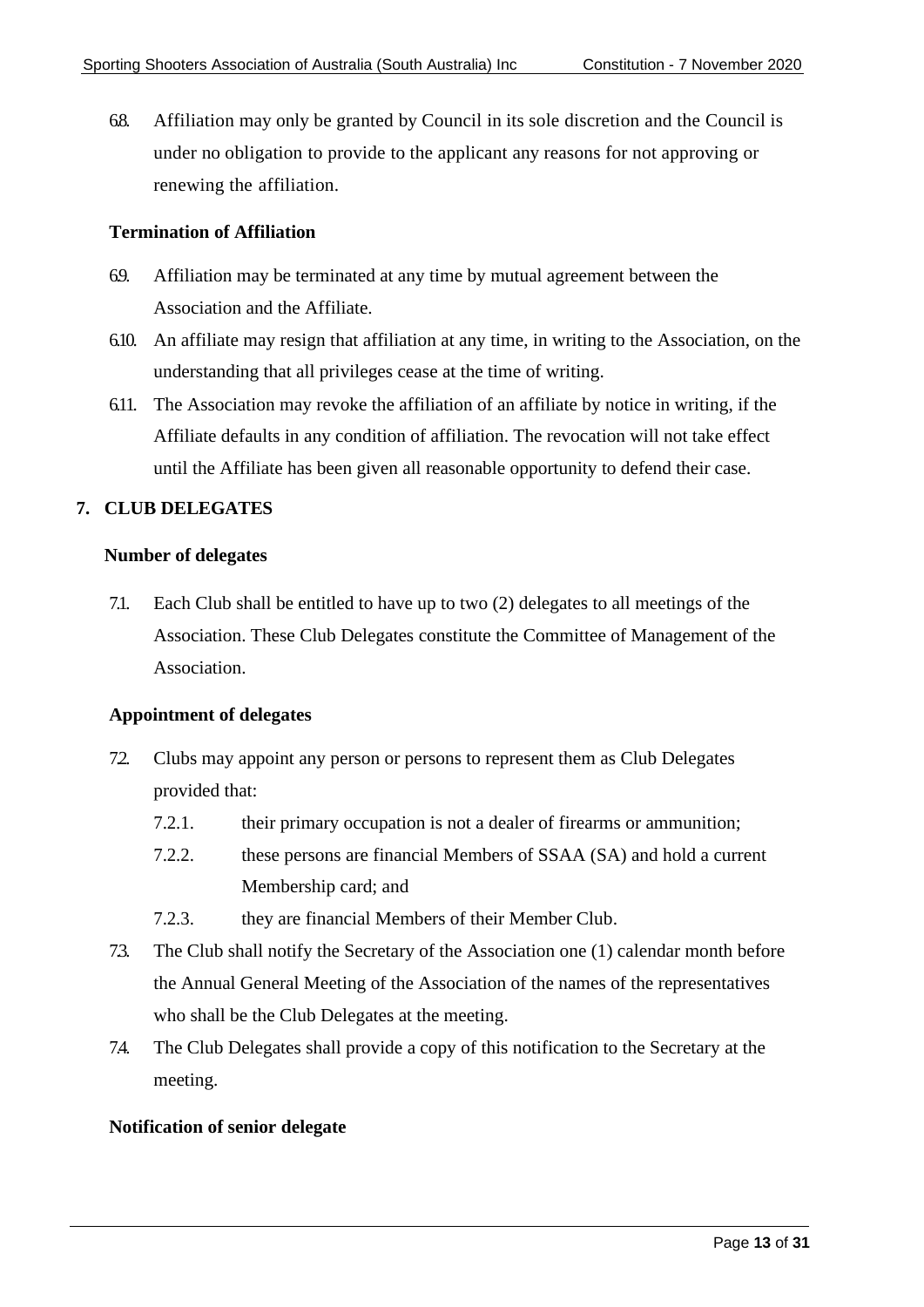<span id="page-13-1"></span>7.5. Club Delegates, when the roll is called at the commencement of any meeting, must indicate to the Chairman who is the senior delegate who shall vote on behalf of that Club.

#### **Withdrawal of Club Delegate's credentials**

- 7.6. Any Club may withdraw the credentials of one or more of its appointed Club Delegates on the Committee of Management of the Association at any time, and appoint other delegates to fill the vacancy.
- 7.7. Clubs must however notify the Secretary of the Association in writing of such withdrawal of credentials, and the names of any new appointees before the new delegates can be accepted by the Association.

#### **Changing Club Delegates during meetings**

- 7.8. Clubs will not be permitted to make any changes in the personnel of their delegation during the course of any meeting, except under extenuating circumstances.
- 7.9. Any such retirement or replacement, or addition of a delegate or delegates must be agreed to by a ordinary resolution of that meeting.

#### **Club Delegates to represent one Club**

7.10. No person shall be a Club Delegate of more than one Club at the same time.

#### <span id="page-13-2"></span>**Voting**

7.11. At all meetings, except disciplinary meetings, Club Delegates will be entitled to the following numbers of votes:

| Clubs with 5 up to 99 Members    | 1 Vote  |
|----------------------------------|---------|
| Clubs with 100 up to 299 Members | 2 Votes |
| Clubs with $300 +$ Members       | 3 Votes |
| Clubs with $500 +$ Members       | 4 Votes |

#### <span id="page-13-0"></span>**8. ANNUAL GENERAL MEETINGS**

#### **Date of Annual General Meeting**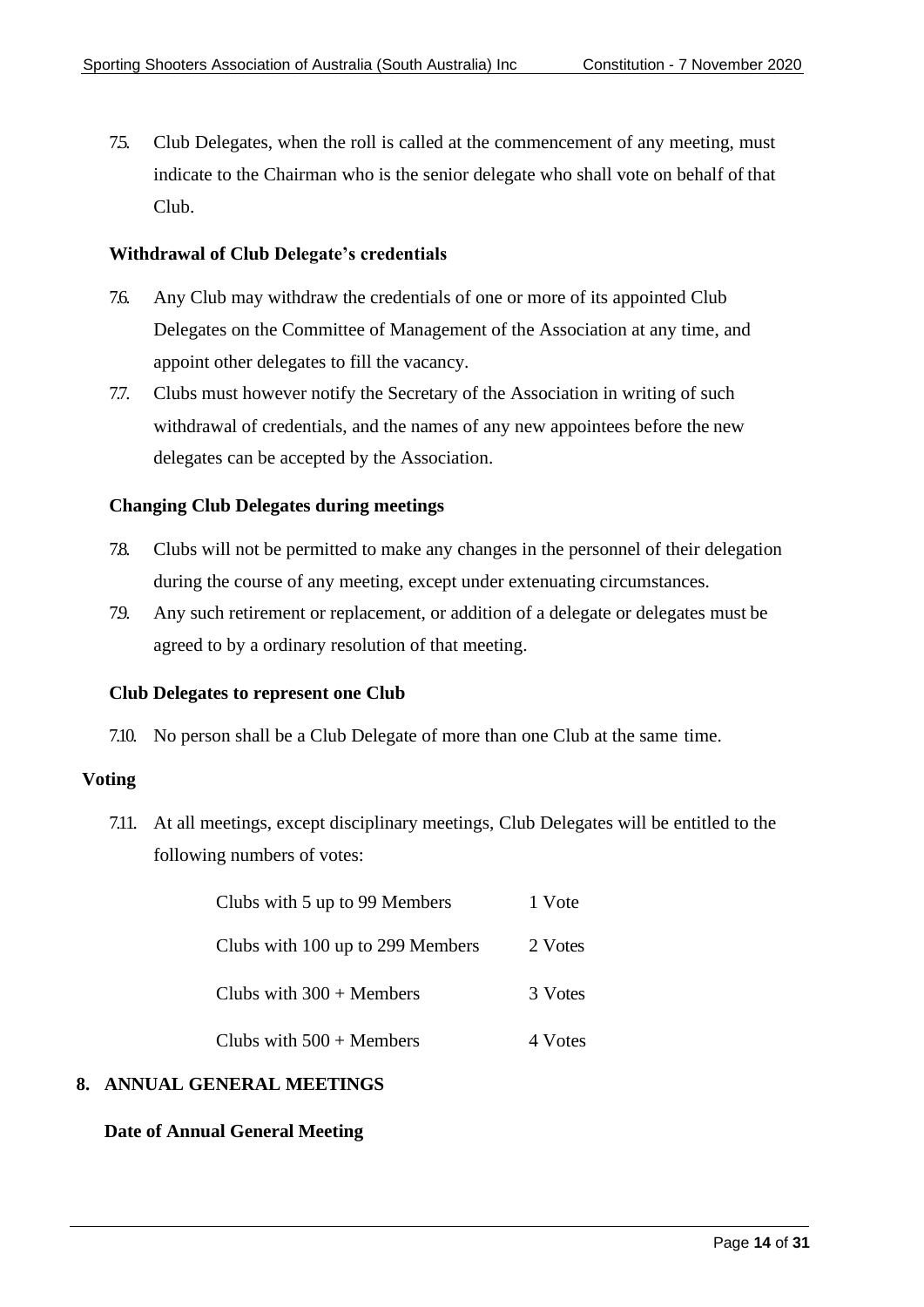- 8.1. The Annual General Meeting of the Association shall be convened no later than December 31st in the year following the end of the Association financial year.
- 8.2. All Clubs shall be given prior notice in writing no less than thirty (30) days before the Annual General Meeting.

#### **Purpose of the Annual General Meeting**

- 8.3. To confirm the minutes of the last preceding Annual General Meeting and of any General Meeting held since that meeting and to receive the Annual report and audited financial statements during the last preceding financial year.
- 8.4. To:
	- 8.4.1. elect the Executive as all Office Bearers of the Association become vacant pursuant to Sub-Clause 8.9 at the Annual General Meeting; and
	- 8.4.2. ratify the appointment of the MPIO.
- 8.5. To decide on any resolution or business which may be duly submitted to the meeting under the Constitution or the By-Laws of which no less than thirty (30) days notice shall have been given in writing to the Secretary.
- 8.6. To accept the draft annual budget, appoint the auditor and to set fees as required.

#### **Election of Office Bearers**

- 8.7. Nominations in writing for election to office for the ensuing twelve (12) months must be delivered to the Secretary no less than fourteen (14) days prior to the Annual General Meeting and be signed and dated by a proposer, seconder and the nominee, all of whom must be either financial Members of a Club or a Life Member.
- 8.8. Election to office of Members thus nominated will take place at the Annual General Meeting.
- 8.9. The term of office shall be from the time of the election being declared until the declaration of all offices becoming vacant at the following Annual General Meeting.
- 8.10. All elected Officer Bearers of the Association shall be eligible for re-election or reappointment except as provided for in Clause 24.2.
- 8.11. All nominees for election must produce their current SSAA National Membership and Club Membership cards prior to any votes being cast.

#### **Insufficient Nominations for Election of Officer Bearers**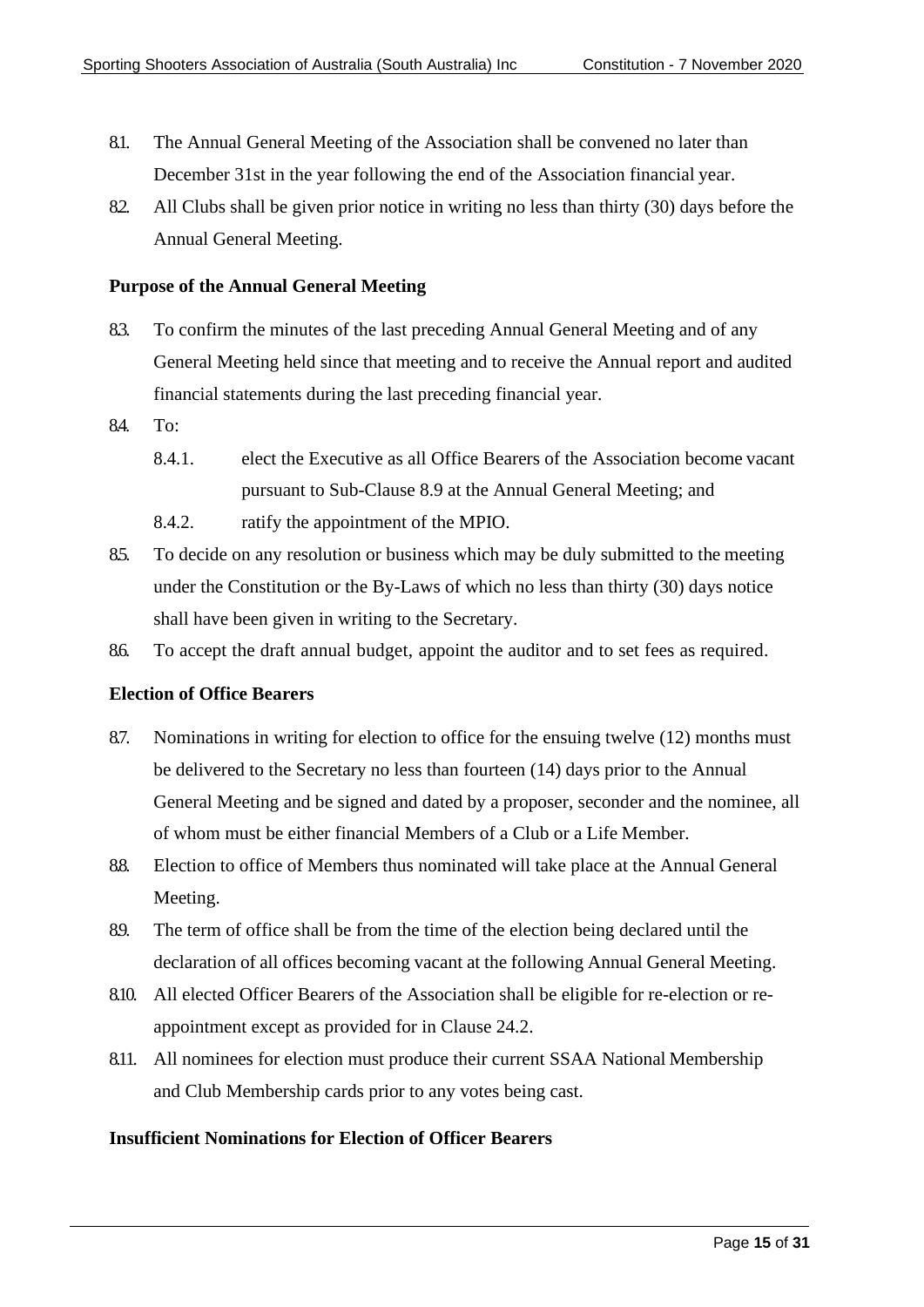8.12. If no nominations in writing are received for any office then the Chairman may call for nominations from financial Members of any Club, or Club Delegates, present at the Annual General Meeting.

#### **Quorum at General Meetings**

- 8.13. A quorum at all General Meetings, except when altering the Constitution pursuant to clause 35, shall be by simple majority of those Members of the Association entitled to be present and voting.
- 8.14. If within 30 minutes after the time appointed for such meetings, a quorum is not present, a meeting convened upon the requisition of Members shall lapse. In any other case, the meeting shall stand adjourned to the same day in the next week at the same time and place.
- 8.15. When a General Meeting is adjourned as aforesaid, notice of the adjourned General Meeting shall be given as if that meeting were an original meeting of the Members.

#### <span id="page-15-0"></span>**9. CHAIRMAN AT MEETINGS**

- 9.1. The President of the Association shall be Chairman at all meetings of the Association.
- 9.2. If he shall not be present, the Senior Vice President shall take the chair and if he is not present the Junior Vice-President shall preside.
- 9.3. If there be no Vice Presidents present, the Club Delegates shall elect one of their number as Chairman.

#### <span id="page-15-1"></span>**10. VOTING AND BALLOTS**

At all meetings of the Association:

#### **The Chairman's decision**

10.1. The Chairman's decision on points of order shall be final. The Chairman shall declare the result of any show of hands or ballot.

#### **Equal votes**

10.2. In the event of equality of votes on any issue the Chairman shall declare the motion lost.

#### **Request for a recount**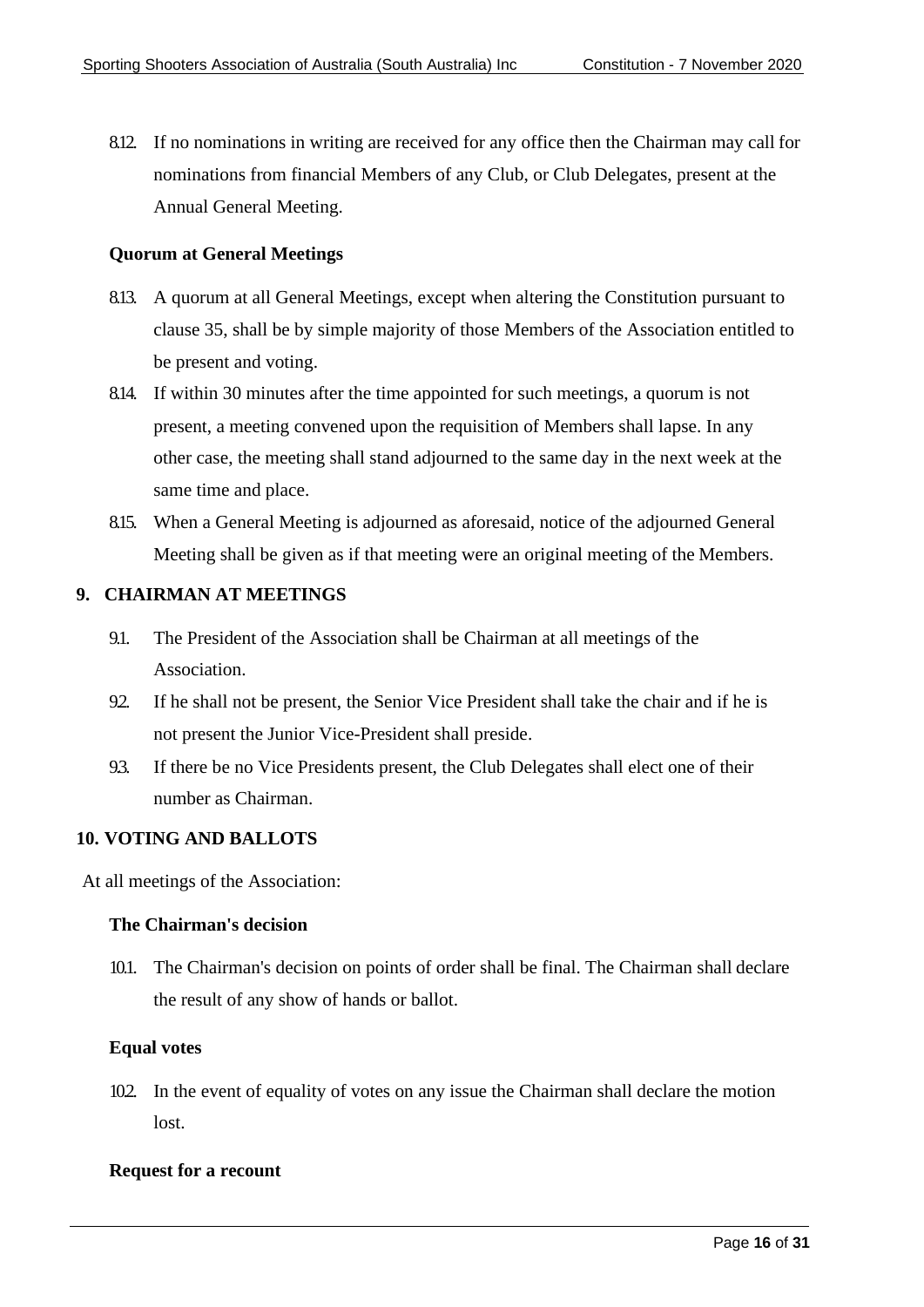10.3. In the event of a Club Delegate having reasonable doubt as to the declared result he may call a point of order and request a recount which shall be permitted.

#### **Methods of voting**

- 10.4. All voting shall be by show of hands, except for the election of Office Bearers, in which case there shall be a secret ballot. All matters shall be decided by ordinary resolution.
- 105. No Office Bearer shall have a vote except at Executive meetings.
- 10.6. Voting in any situation where either majority, percentage or other method identified in the Constitution, will be determined by the number of Members present and voting.
- 10.7. A secret ballot may be called at the request of two or more Clubs.

#### **Rights to vote**

10.8. Only Club Delegates shall have the right to vote at General Meetings.

#### <span id="page-16-0"></span>**11. SPECIAL GENERAL MEETINGS**

- 11.1. A Special General Meeting is called for a particular purpose and the items to be considered are limited to those set out in the Agenda and Notice. All Clubs shall be given prior notice in writing no less than thirty (30) days before the Special General Meeting.
- 11.2. A Special General Meeting of the Association shall be called at the written request of:
	- 11.2.1. any three (3) of the Office Bearers; or
	- 11.2.2. any two or more Clubs provided that the objectives for which the meeting is desired are set out in the written request; or
	- 11.2.3. the Disciplinary Committee, or such other Committee with the delegated power to do so, pursuant to the relevant By-Law. In such meeting, and notwithstanding any other provision in the Constitution, Clubs will only be entitled to one (1) vote each; or
	- 11.2.4. the Public Officer pursuant to Sub-Clause 27.4.
- 11.3. Such meeting shall be convened not less than thirty (30) days or no more than sixty (60) days after the receipt of the notice by the Secretary or President of such request.
- 11.4. A quorum for Special General Meetings is as set out at Sub-Clause 8.13 above.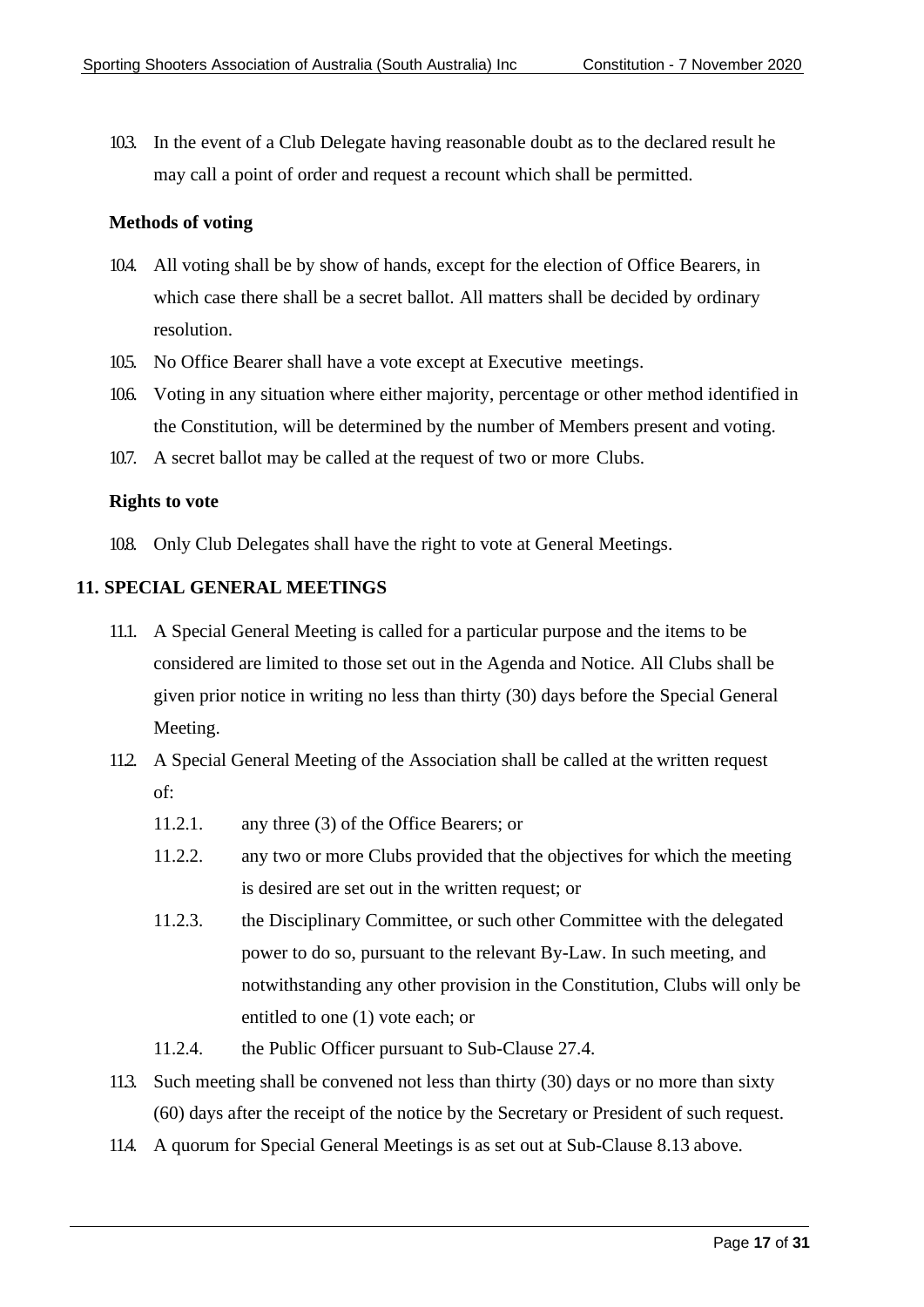#### <span id="page-17-0"></span>**12. CORPORATE POWERS**

12.1. The corporate powers of the Association expressed or implied, shall be vested in and exercised by the Council.

#### <span id="page-17-1"></span>**13. COMPOSITION OF THE COUNCIL**

- 13.1. The Council will comprise the elected Executive, together with the Committee of Management.
- 132. The elected Executive may not represent a Club nor be a Club Delegate at the Council meetings nor have a right to vote.
- 13.3. Any person may be co-opted by the Council or Executive to serve on sub-Committees of the Council.
- 13.4. Any person may be co-opted by the Executive to provide assistance to the Executive Committee, but such a person shall not have a vote on the Executive Committee.

#### <span id="page-17-2"></span>**14. RESPONSIBILITIES OF COUNCIL**

- 14.1. The Council shall be responsible for the objectives and powers of the Association.
- 142. Council shall have the care, control, management and conduct of all property and affairs of the Association and may enter into agreements, contracts or arrangements in relation thereto.

#### <span id="page-17-3"></span>**15. MOTION OF NO CONFIDENCE**

- 15.1. The passing of a 'Motion of No Confidence' in any elected or appointed Member of the Council or of any Member of any Committee or sub-Committee of the Association shall be deemed to mean that the person shall have resigned from all offices within the Association.
- 152. The voting on this issue is by ordinary resolution.
- 153. Such person shall not hold any office or be re-appointed to any Committee during the remaining period of that Council's elected term.

#### **Executive Committee Member Attendance at Meetings**

15.4. Any Executive Committee Member of Council absent without leave or failing to convey an apology for non-attendance for three (3) consecutive meetings, of both the Council and Executive Committee combined, may be dismissed by ordinary resolution of the Council.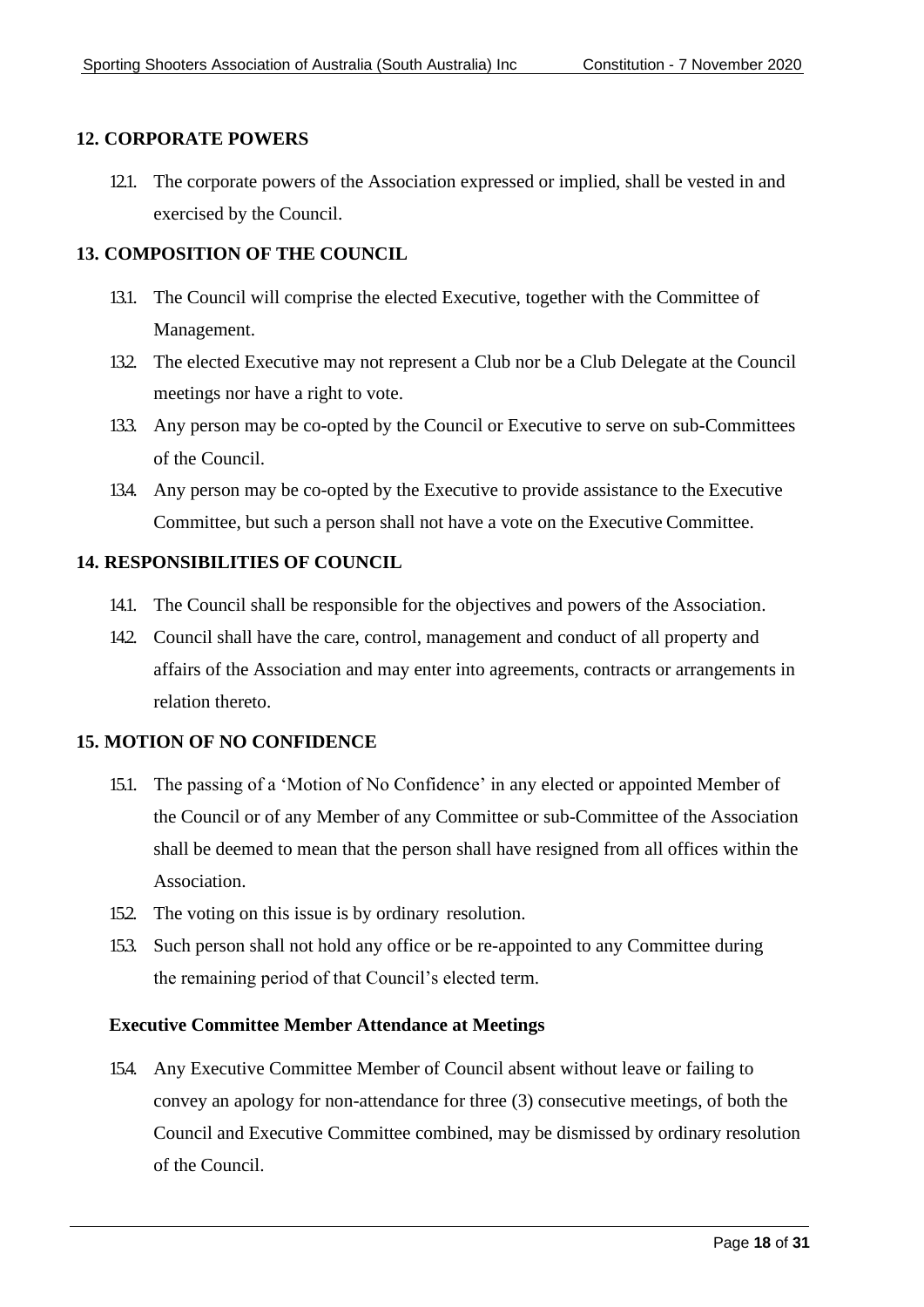15.5. The Council shall appoint another eligible person, as a replacement, on the Committee as set out in Clause 18 (Casual Vacancies).

#### <span id="page-18-0"></span>**16. COUNCIL - QUORUM**

16.1. A quorum of any Council meeting is a simple majority of Clubs registered at the time of the meeting.

#### <span id="page-18-1"></span>**17. RESCISSION OF MOTIONS**

- 17.1. No resolution of the Council, or a Committee of this Council, may be rescinded unless either:
	- 17.1.1. a "Motion for Rescission" is submitted in writing no less than thirty (30) days in advance, in which case, an ordinary resolution is required; or
	- 17.1.2. a motion to rescind without notice is accepted, in which case a special resolution is required.

#### <span id="page-18-2"></span>**18. COUNCIL - CASUAL VACANCIES**

- 18.1. Should any casual vacancy occur in the Office Bearers of the Association other than in the normal course of elections, the Council shall have the power to fill such vacancy.
- 18.2. The person duly appointed shall hold office for the unexpired portion of his predecessor's term.
- 183. Such person shall be a financial Member of the SSAA National and of a Member Club.

#### <span id="page-18-3"></span>**19. HOLDING OF MEETINGS AND NOTICES**

- 19.1. The Council shall meet a minimum of four (4) times annually.
- 19.2. Clubs shall be given at least thirty (30) days prior notice in writing of any meeting except in the case of emergency.

#### <span id="page-18-4"></span>**20. POSTAL BALLOT**

- 20.1. Association business of an urgent nature, arising between meetings of Council, may be decided by postal ballot of Clubs.
- 20.2. A postal ballot of all Clubs may be requisitioned by any three (3) of the Office Bearers in writing, provided that the objectives for which the postal ballot is desired are set out in the written request.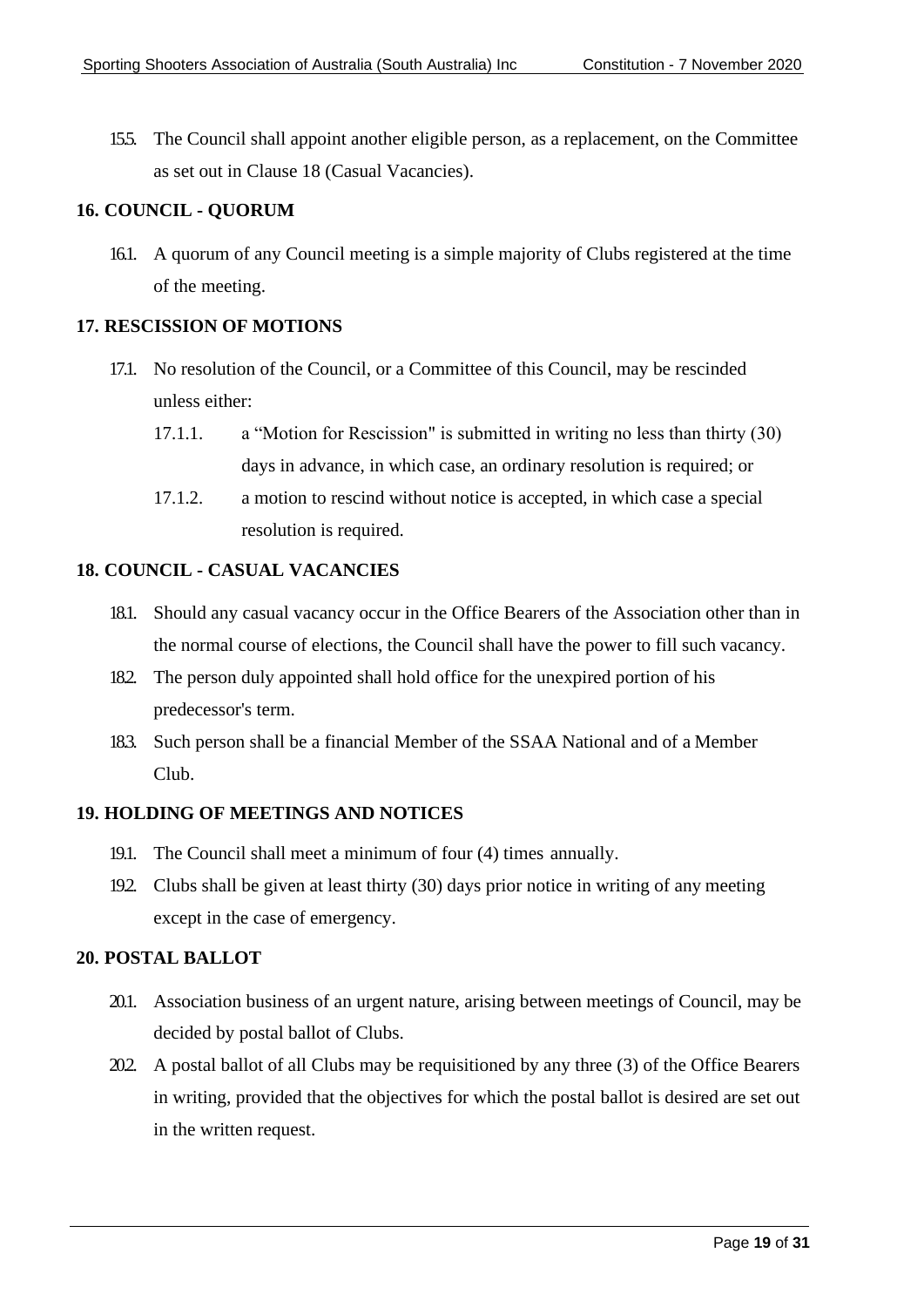- 20.3. Such ballot shall be conducted by the Secretary not less than seven (7) days nor more than fourteen (14) days after the receipt by the Secretary or President of such request. Clubs shall be required to have ballot papers returned to the Secretary not more than fourteen (14) days after their date of issue.
- 20.4. The ballot shall be decided by a simple majority of formal votes cast, so long as a quorum of Clubs return formal votes pursuant to Clause 16.
- 205. The terms 'in writing' and 'postal' shall permit the use of other technologies, so long as a 'hard copy' can be produced from the communication and its authenticity verified.

#### <span id="page-19-0"></span>**21. EXECUTIVE COMMITTEE**

- 21.1. The Executive Committee will comprise the President, Senior Vice-President, Junior Vice-President, Immediate Past President, Secretary, Treasurer, and two Executive Members.
- 212. At all meetings of the Executive Committee a simple majority of the elected Members of the Committee shall be a quorum and all matters before it shall be decided by ordinary resolution.
- 213. The Executive may at its sole discretion invite any person to attend Executive meetings to assist with their deliberations.

#### <span id="page-19-1"></span>**22. PRESIDENT RESPONSIBILITIES AND TENURE**

#### **Duties of the President**

22.1. The President shall be the Chief Executive Officer and Chairman of the Council. The President shall act as liaison officer between the Association and all other Associations, bodies, persons or groups including Governmental or semigovernmentalbodies.

#### **Tenure of President**

- 22. The tenure of the President shall be a maximum of five  $(5)$  consecutive terms and shall be eligible for re- election after an absence of one (1) term.
- 22.3. The President shall be a Member of a Club.

#### <span id="page-19-2"></span>**23. VICE-PRESIDENTS**

#### **Senior Vice-President Duties**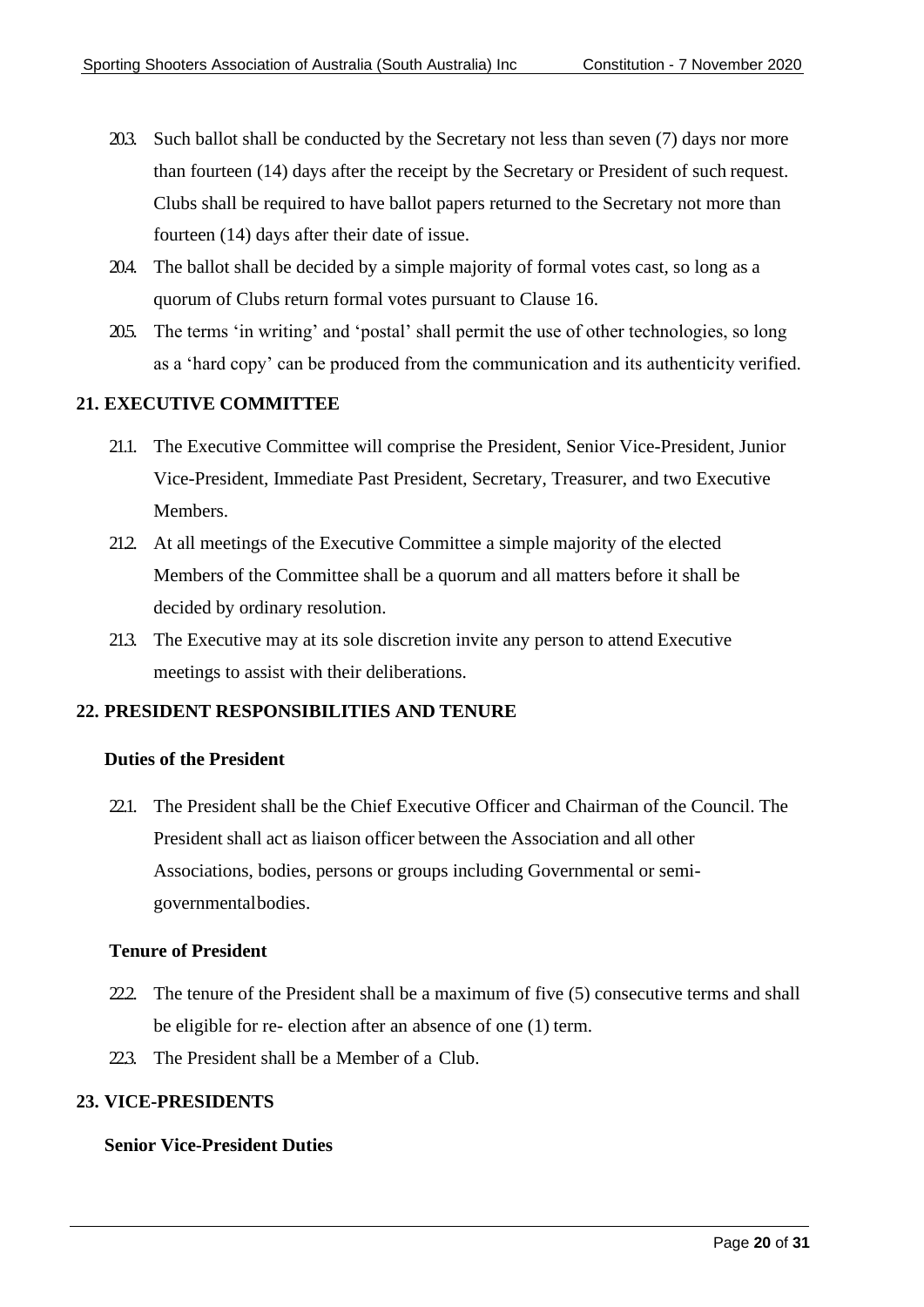23.1. If for any reason the President is temporarily unable to perform his duties, the Senior-Vice President shall occupy his position and perform his duties having the same authority as the President for the time being.

#### **Succession to President**

23.2. If for any reason, other than at the Annual General Meeting, the office of the President shall become vacant the Senior-Vice President shall succeed to that office.

#### **Junior Vice-President Duties**

23.3. If for any reason the Senior Vice-President is temporarily unable to perform his duties, the Junior-Vice President shall occupy his position and perform his duties having the same authority as the Senior Vice-President for the time being.

#### **Succession to Senior Vice-President**

23.4. If for any reason the office of the Senior Vice President shall become vacant, other than at the Annual General Meeting, the Junior-Vice President shall succeed to that office.

#### <span id="page-20-0"></span>**24. IMMEDIATE PAST PRESIDENT**

#### **Eligibility for Election**

- 24.1. The Immediate Past President shall be eligible for election to the Committee of Management at the Annual General Meeting at which he relinquishes the position of President.
- 24.2. Eligibility for re-election to the position will be conditional on the election of the President. No other person other than the most recently retired President shall be eligible for election as Immediate Past President.
- 24.3. The Immediate Past President, being an advisory role, shall not have a vote at the Executive Committee.

#### <span id="page-20-1"></span>**25. SECRETARY**

#### **Duties**

25.1. The Secretary shall be under the direction of the Council.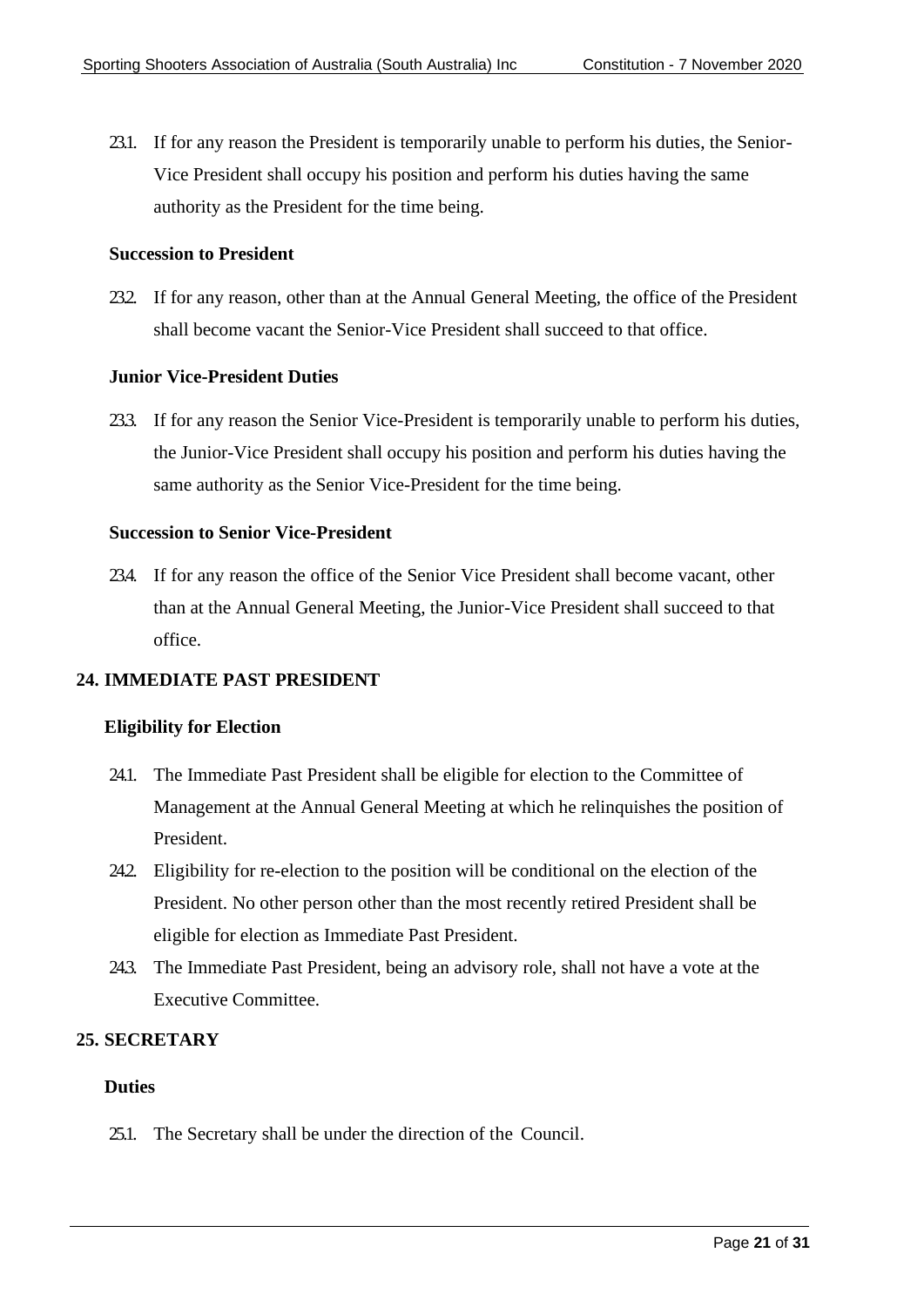- 25.2. The Secretary shall keep a record of Members, record of attendances, be concerned with and record all correspondence, record the minutes of all meetings, record resolutions adopted and the activities undertaken by the Association.
- 25.3. The Secretary shall summon meetings of the Council and the Association.

#### <span id="page-21-0"></span>**26. TREASURER**

- 26.1. The Treasurer shall keep correct books of account showing the financial affairs of the Association and be responsible for the care of the Association's funds.
- 26.2. The Treasurer shall receive all monies and deposit same in the bank or banks approved by the Council.

#### <span id="page-21-1"></span>**27. PUBLIC OFFICER**

#### **Residential Qualifications**

27.1. The Public Officer of the Association will be a resident of the State of South Australia.

#### **Duties to incorporate and notify the Registrar**

27.2. The Public Officer must give notice to the Registrar of the appointment, the full name and address and any subsequent changes herein.

#### **Keeper of the Seal**

27.3. The Public officer shall hold and be responsible for the safe keeping of the seal of the Association, and shall affix the Seal to any instrument when authorised and instructed to do by the Council.

#### **Power to convene meetings**

27.4. The Public Officer is empowered to convene A Special General Meeting of the Association and to investigate the grievance of a petitioner, should he believe it wise, prudent or necessary to do so.

#### **Duties under the Act**

275. The Public Officer must fulfil those duties required by the Act.

#### **Rights to attend meetings**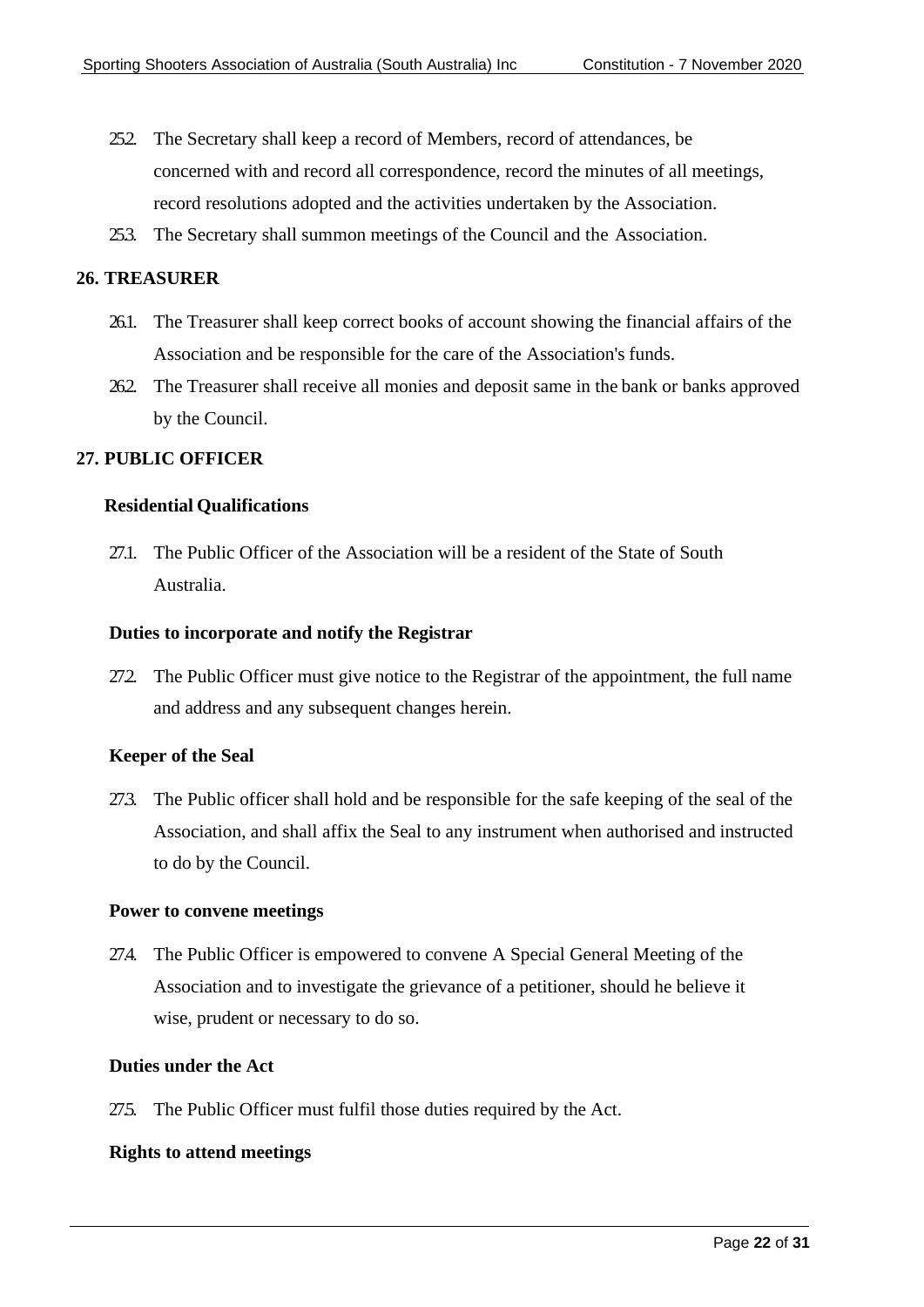27.6. The Public Officer may attend all meetings of the Association, but he will have no voting rights, nor be permitted to move or second motions in General Meeting, but will be allowed to speak on any subject in relation to his duties as laid down in the Act.

#### <span id="page-22-0"></span>**28. MEMBER PROTECTION INFORMATION OFFICER (MPIO)**

- 28.1. The Association shall ratify the appointment of an MPIO at each Annual General Meeting.
- 282. The MPIO shall be the guardian of the rights of Members of the Association, and to whom these Members may lodge a petition requesting the restitution of any rights that may happen to be denied to them, or the rectification of any practices they may deem to be improper.

#### <span id="page-22-1"></span>**29. FINANCE**

#### **Financial Year**

29.1. The financial year of the Association shall be from 1 October to 30 September.

#### **Receipt of funds**

29.2. All monies of the Association shall be paid into the general account of this Association at such bank as the Council shall from time to time direct.

#### **Payments**

- 29.3. Payments shall be made from Association accounts by cheque or electronic means as approved by Council.
- 29.4. Any payment made by the Association shall be authorised by any two of the following: President, Secretary, Treasurer, Senior Vice-President or Junior Vice-President.
- 295. All payments made must be ratified by Council.

#### **Interest Bearing Investment Accounts**

29.6. The Association may from time to time deposit moneys, not immediately required for the running of Association affairs, in a capital guaranteed, interest bearing bank account, or accounts.

#### **Transfer of funds between Accounts**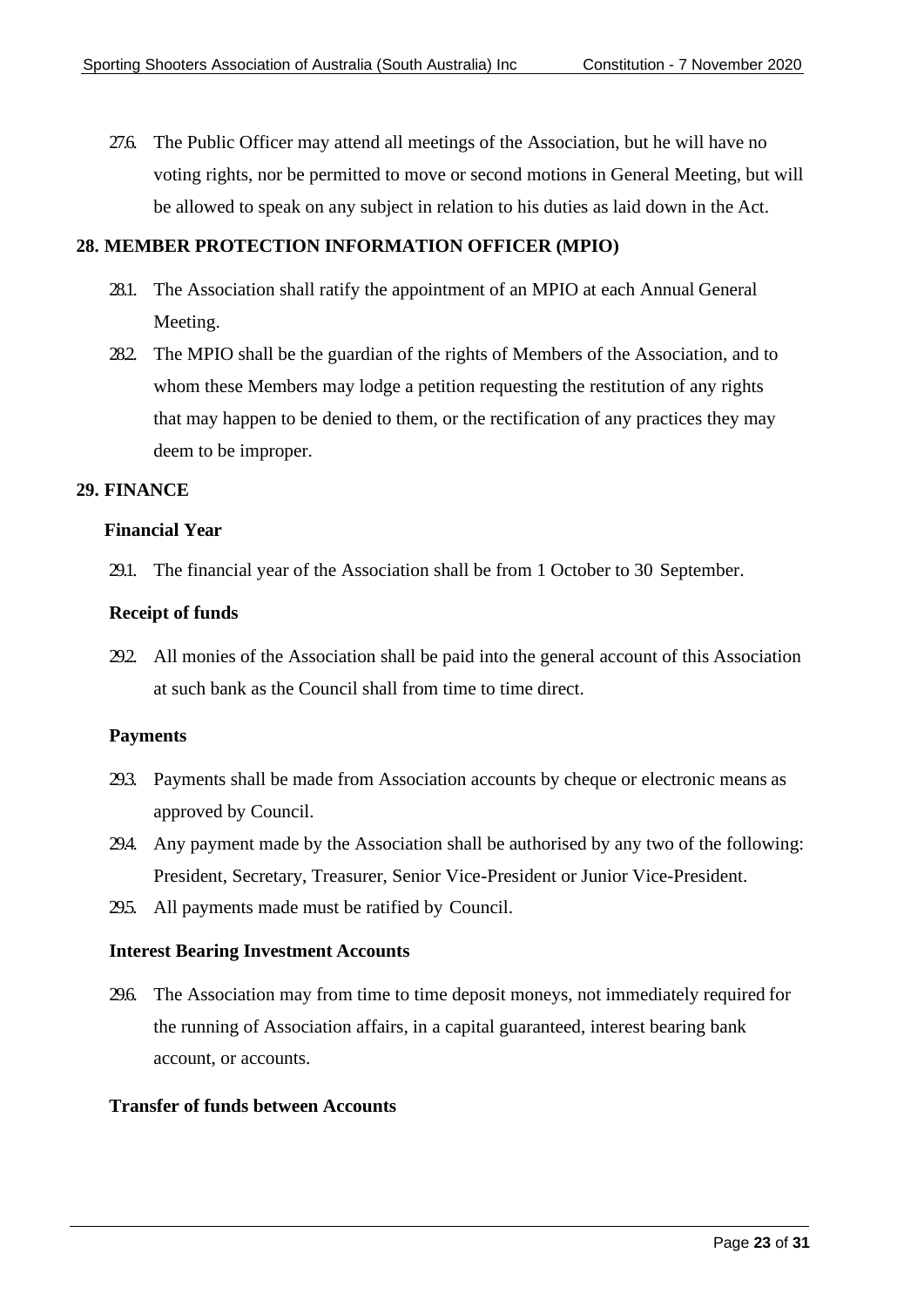29.7. The Treasurer shall be empowered to transfer monies between the general account and investment accounts as required for the orderly payment of accounts from the general account. Such transfers may be made in person or by electronic means, but must be reported to the next following Executive and General Meeting.

#### **Treatment of Disbursements**

29.8. The Association shall receive all disbursements from SSAA National.

#### **Books of Account**

299. The books of accounts of the Association shall be audited annually by an independent auditor approved by the Council and appointed at the Annual General Meeting.

#### <span id="page-23-0"></span>**30. BY-LAWS**

- 30.1. By-Laws may be adopted, varied or revoked from time to time to regulate the affairs of the Association. By-Laws become effective in accordance with this Clause 30. Subject to notice being given in accordance with the Constitution, By-Laws may be adopted, varied or revoked by resolution passed at any General Meeting by not less than two-thirds (66%) of Members present and voting.
- 30.2. A By-Law becomes effective immediately after it has been adopted unless otherwise stipulated by the resolution.
- 30.3. By-Laws may deal with all matters pertaining to the Constitution, including, but not limited to:
	- 30.3.1. the rights and obligations of Members; and
	- 30.3.2. other matters which are not specified by the Constitution or the Act.
- 30.4. A By-Law which, directly or indirectly, is inconsistent with a provision of the Constitution or the Act is invalid.
- 30.5. A By-Law and the terms therein are to be interpreted in accordance with the Constitution unless expressly stated otherwise.
- 30.6. Each Member Club is to receive a copy of the By-Laws, which may be in printed or digital form.
- 30.7. Member Clubs are to be advised of any changes to By-Laws by their Club Delegate.
- 30.8. Individual Members and Member Clubs may request a copy of the By-Laws from the Association Secretary.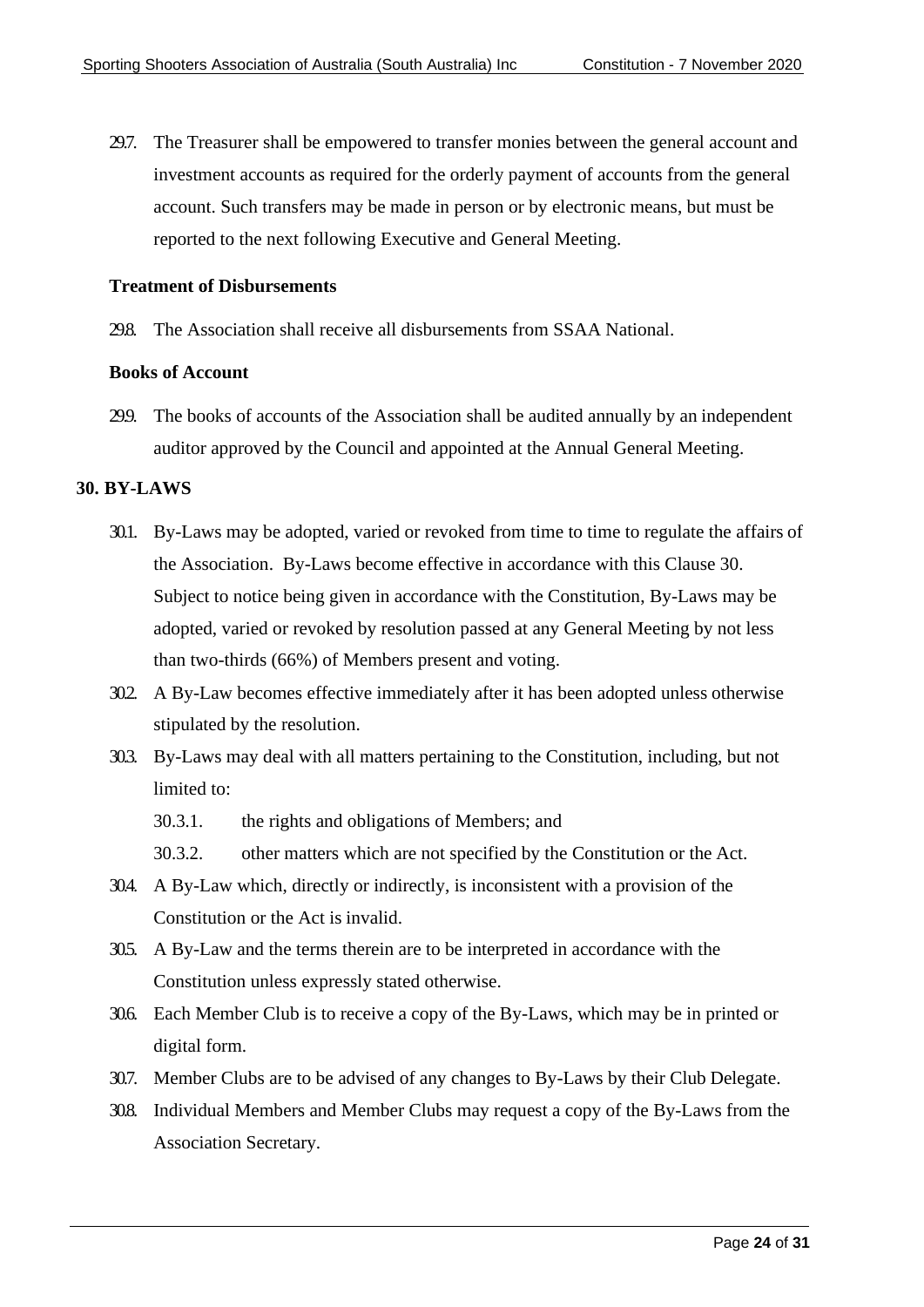#### <span id="page-24-0"></span>**31. RIGHTS AND OBLIGATIONS OF MEMBERS**

- 31.1. Membership of the Association shall entitle Members to all rights and privileges and subject to all obligations which Membership in this confers or implies.
- 31.2. Without limiting such rights and obligations, the rights of Clubs shall entitle them to nominate any of its Members as a candidate for office of the Executive Committee.
- 31.3. Such obligations shall include an attendance of delegates to 75% of the General Meetings in a calendar year, one of which shall include the Annual General Meeting.
- 31.4. Participation in Association activities and conduct reflecting a favourable image of the Association in the community.
- 31.5. Any Club not being represented at any three  $(3)$  Council Meetings in a twelve  $(12)$ month period or the Annual General Meeting may, on ordinary resolution of Council, be required to attend the next meeting of the Council and explain why the Club's Membership should not be terminated.
- 31.6. Failure by the Club to attend such a meeting may, on ordinary resolution of Council, have its Membership terminated, together with the subsequent loss of eligibility for insurance.
- 31.7. If a Club resigns, becomes defunct, ceases to exist, or is expelled, all emblems, equipment or documents which belong to the Association must be returned immediately to the Association.

#### **Ceasing to be a Member**

- 31.8. A Club or Individual shall cease to be a Member upon the occurrence of any of the following events:
	- 31.8.1. the Member resigns in writing to the Secretary which takes effect immediately unless the resignation provides otherwise;
	- 31.8.2. in the case of a Club, further to Sub-Clause 31.8, upon the appointment of a Liquidator or Provisional Liquidator or if a Receiver or Receiver and Manager of its assets is appointed or if it enters into any scheme of arrangement or composition with its creditors or is placed under official management or other form of insolvency administration; or
	- 31.8.3. if any Member fails to pay their Membership fee as prescribed from time to time.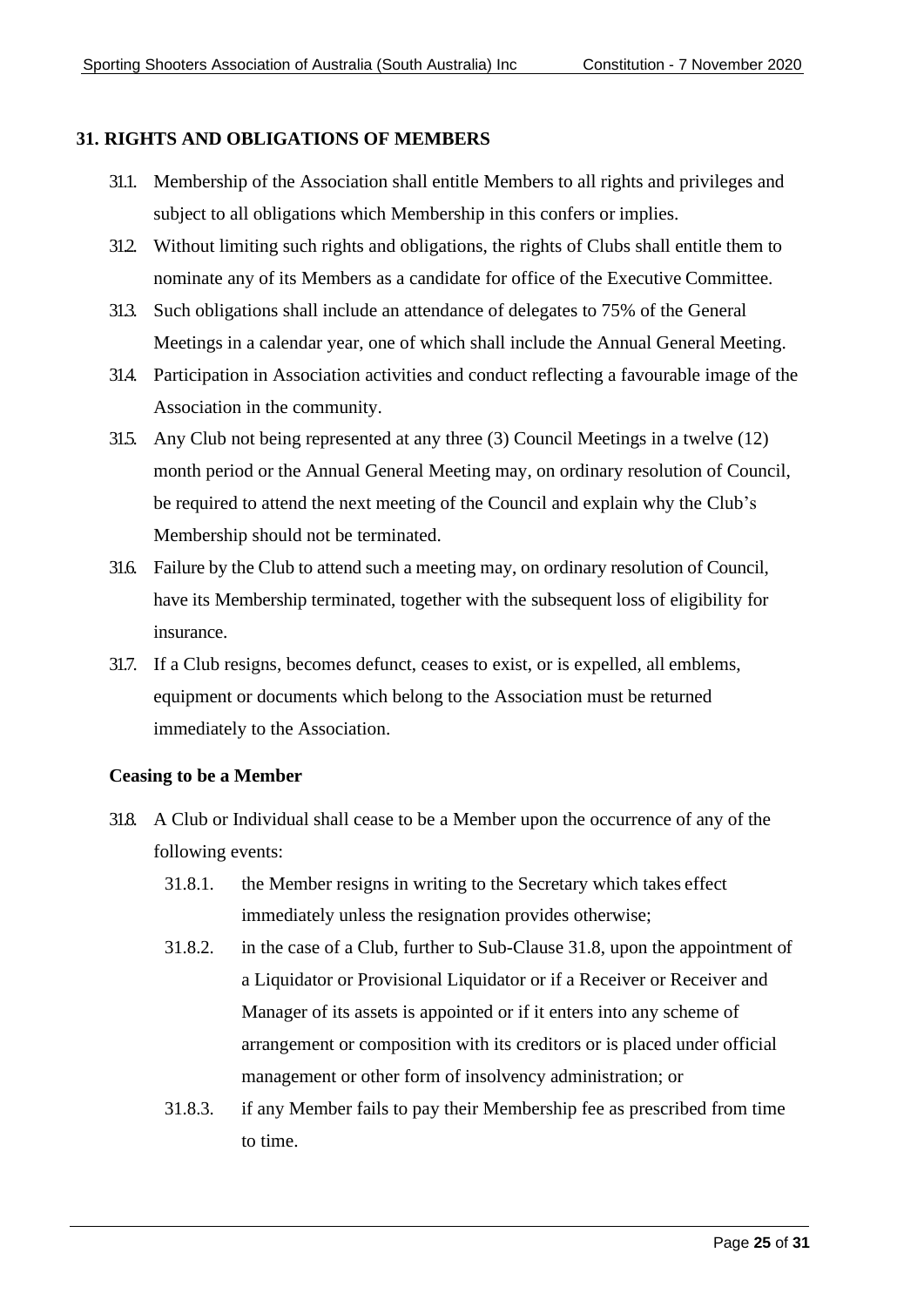- 319. Any resignation or other termination of Membership, including through the Disciplinary processes set out in Clause 33, shall not relieve a Member from the liability to pay any money due to theAssociation.
- 31.10. On the termination of Membership for any reason a Member shall not have any interest in the Association or its property, nor shall such Member have or be entitled to claim any rights or privileges of Membership of the Association. Such Member must return all property and remove the SSAA (SA) branding from its operational activities and documentation.

#### <span id="page-25-0"></span>**32. DUTY TO NOTIFY CHANGE OF ADDRESS AND OFFICE BEARERS**

32.1. Every Member Club of the Association shall within fourteen (14) days communicate to the Secretary of any change of address, or any change to the office bearers of their Club.

#### <span id="page-25-1"></span>**33. DISCIPLINARY ACTIONS**

#### **Disciplinary Committee**

- <span id="page-25-3"></span>33.1. On the Executive receiving a complaint pursuant to the Constitution or By-Law, and if the Executive is satisfied that there are sufficient grounds to investigate the matter, the Executive must investigate the matter sitting as the Disciplinary Committee. The Disciplinary Committee may hear the matter as it sees fit and determine or recommend what action or sanction, if any, to take against the Member.
- 33.2. In investigating an allegation, the Disciplinary Committee must do so pursuant to the Disciplinary By-Laws and:
	- 33.2.1. must give notice to the Member including if the allegations are only against one or more of its Executive or Committee of Management;
	- 33.2.2. may request disclosure of relevant material to assist its investigation; and
	- 33.2.3. observe the rules of natural justice at all times.

#### **Disciplinary Action**

<span id="page-25-2"></span>33.3. The Association may take disciplinary action against a Member in accordance with this Clause if the Disciplinary Committee determines that the Member has: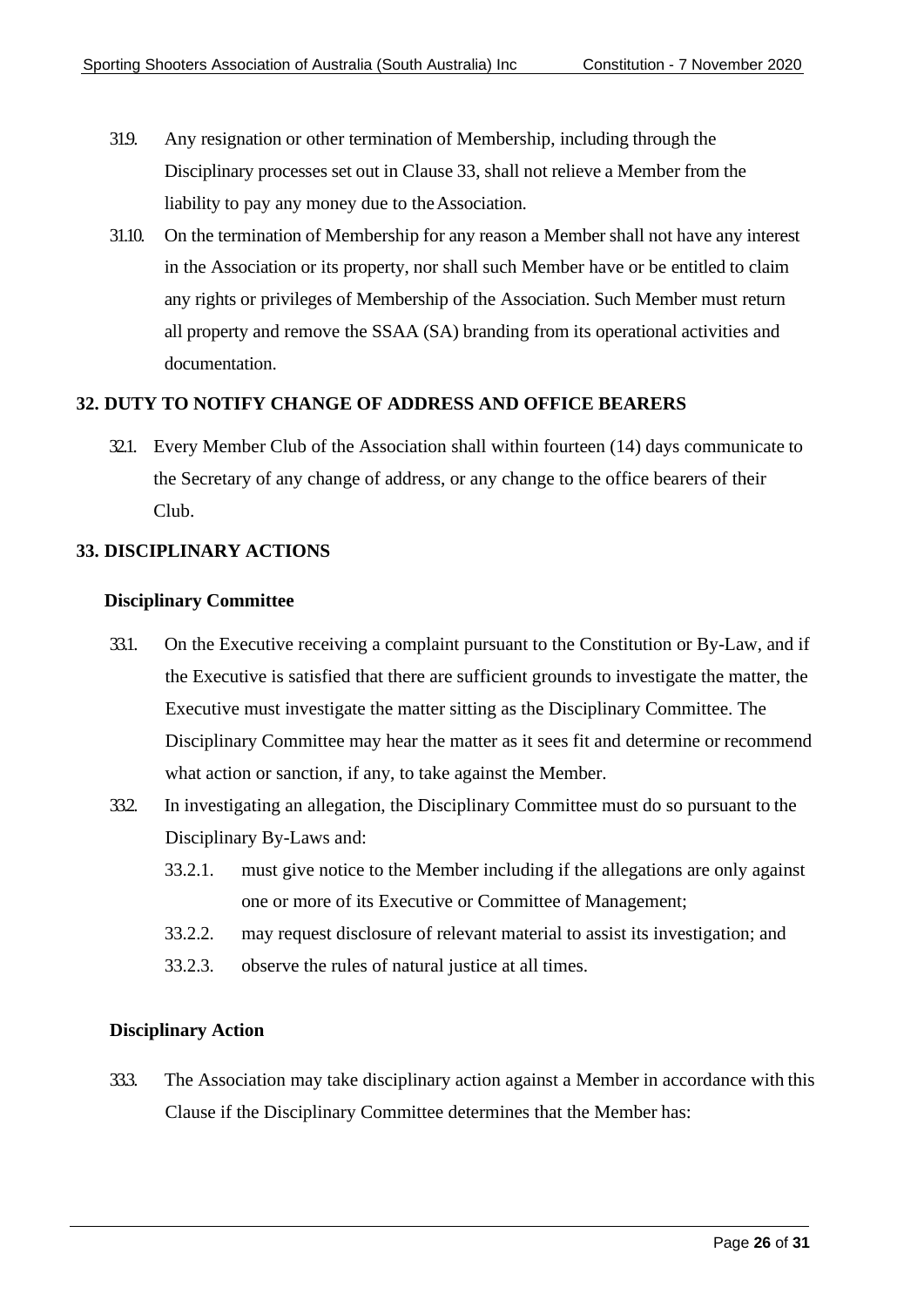- 33.3.1. breached, failed, refused or neglected to comply with a provision of the Constitution, the By-Laws or any resolution or determination of the Council or any duly authorised Committee; or
- 33.3.2. acted in a manner unbecoming of a Member or prejudicial to the objectives and the interests of the Association and or the sport; or
- 33.3.3. brought the Association or the sport, or acted in a manner likely to have brought the Association or the sport, into disrepute, whether that conduct be a single course of conduct or repeated conduct which, when viewed together, breaches this clause.
- 33.4. That Member subject to Clause 33.3 above will be subject to, and submits unreservedly to the jurisdiction, procedures, sanctions and appeal mechanisms of the Association set out in the Disciplinary By-Laws.

#### **Appeal**

- 33.5. Except in the case of a recommendation to expel, a Member subject to a decision of the Disciplinary Committee may appeal to the Council in accordance with the Disciplinary By-laws.
- 33.6. In the case of expulsion, the Member subject to the recommendation will have the opportunity to contest the recommendation at a General Meeting and in accordance with the By-Law.
- 33.7. The Member has a right to pursue any further action in accordance with the Act or otherwise at law once the Member's appeal rights have been exhausted. A Member agrees that prior to taking any further action in relation to a matter that is the subject of a disciplinary procedure, and where possible, the Member will first exhaust internal processes.

#### <span id="page-26-0"></span>**34. APPEALS ARISING FROM CLUB PROCEDURES - CLUBS APPEAL BOARD**

#### **Hearing of Appeals**

34.1. In exercising the jurisdiction of this Clause 34, an Individual subject to an adverse decision by a Club of which they are classified as a Member in the Club's Constitution, may seek a final right of review on the grounds of procedural irregularity or such other grounds at the sole discretion of the Club's Appeal Board where it would be consistent with the principles of natural justice.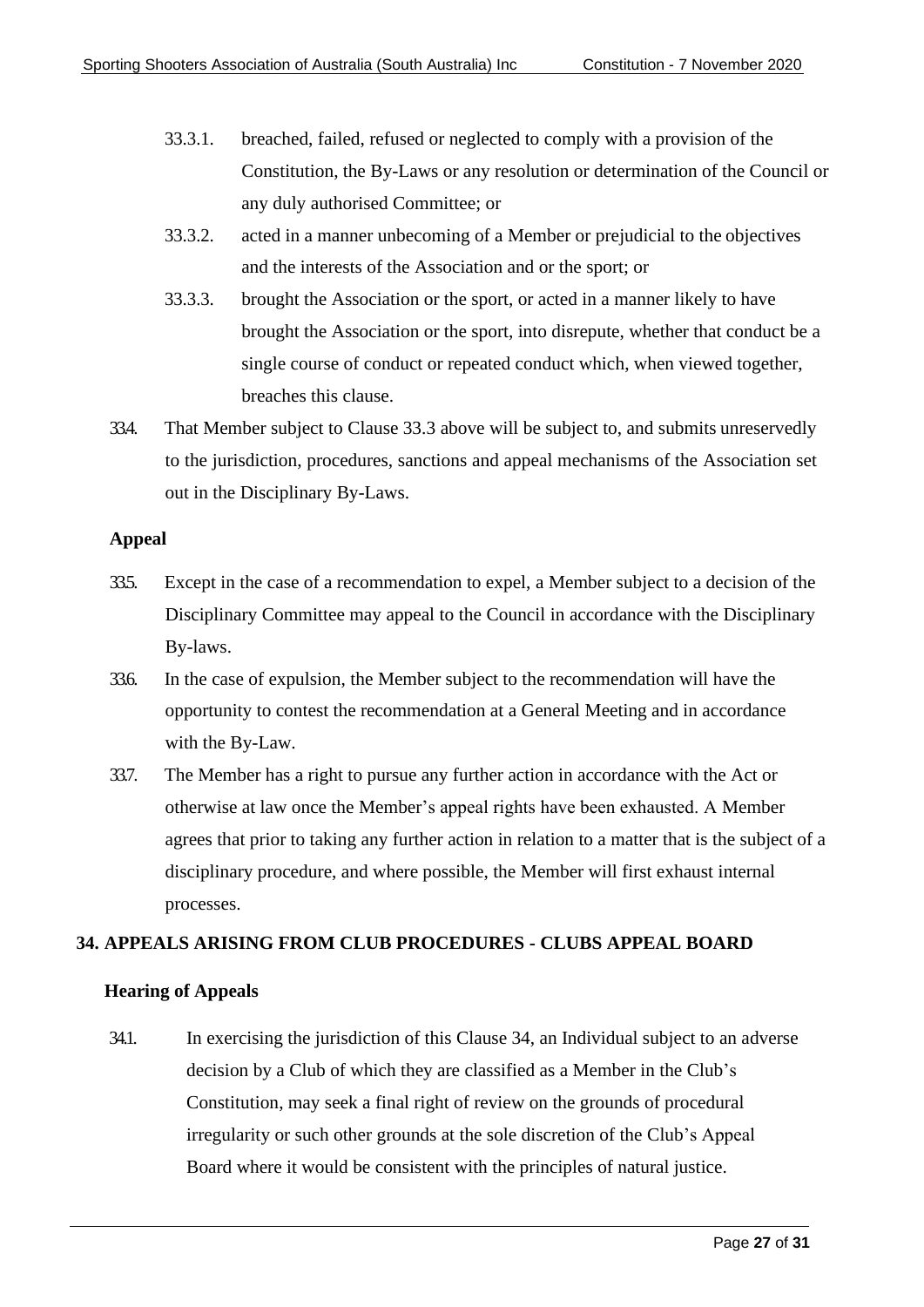- 34.2. The Club will be subject to, and submits unreservedly to the decision of the Club's Appeal Board as though it was a decision of that Club's Committee of Management.
- 34.3. Appeals may only be heard pursuant to the provisions contained within Club Constitutions that have been approved in writing by the Association.
- 34.4. All Appeals shall be heard by the Executive sitting as the Club's Appeal Board.

#### **Submissions**

34.5. The Club's Appeal Board may accept evidence additional to the written appeal in whatever manner that it sees fit.

#### **Date of Hearing**

34.6. The hearing shall be an agenda item at the next scheduled meeting of Council after receipt of the written Appeal.

#### **Determination by Vote**

- 34.7. Any vote to uphold the Appeal must be passed by special resolution.
- 34.8. Voting shall be as Individuals only.
- 349. There shall be no multiple votes.
- 34.10. The decision of the Club's Appeal Board is final.

#### <span id="page-27-0"></span>**35. THE ONLY CONSTITUTION OF THE ASSOCIATION**

#### **Authority to amend or change the Constitution**

- 35.1. This shall be the only Constitution of the Association and shall not be altered, varied, added to, repealed or replaced unless by a resolution at a General Meeting where there is:
	- 35.1.1. a quorum of not less than 75% of the Clubs; and
	- 35.1.2. the resolution is passed by not less than 75% of the votes cast as provided for at clause [7.11.](#page-13-2)
- 35.2. Should a quorum for this General Meeting not be met then a postal ballot of all Clubs may be conducted for any proposed resolution relating to the alteration of the Constitution only.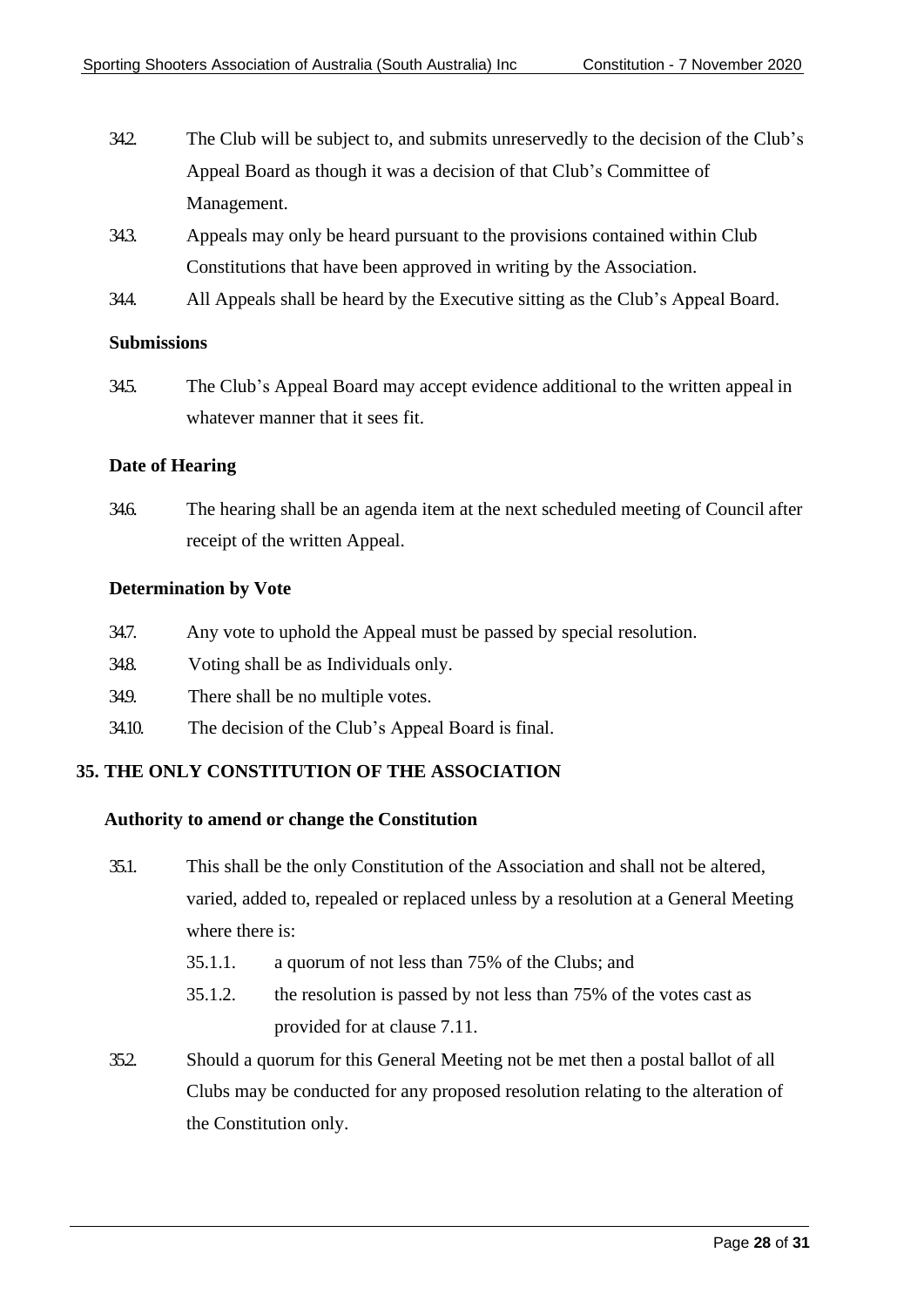- 35.3. Such ballot shall be conducted by the Secretary not less than fourteen (14) days and not more than thirty (30) days after the initial meeting. The Clubs shall be required to have ballot papers returned to the Secretary not more than thirty days after their date of issue.
- 35.4. For the purpose of this Section each Club shall have only one (1) vote.

#### **Notice of motion to amend or change the Constitution**

35.5. Prior notice of a motion to alter the Constitution must be given in writing to all Members not less than thirty (30) days prior to the General Meeting.

#### <span id="page-28-0"></span>**36. APPLICATION OF PROPERTY, ASSETS AND INCOME**

36.1. The property, assets and income of the Association wherever and however derived, shall be applied towards the promotion of the aims and objectives of the Association.

#### **Individuals not to receive benefits**

36.2. No portion thereof shall be paid or transferred either directly or indirectly by way of dividend, bonus or otherwise by way of profit to Individuals of the Association.

#### **Reimbursements**

36.3. Nothing herein contained shall prevent the reimbursement of expenses actually incurred on behalf of the Association by Members or Individuals.

#### <span id="page-28-1"></span>**37. WINDING UP**

- 37.1. The Association may be wound up in the manner provided for in the Act.
- 37.2. Upon winding up and subject at all times to the Act:
	- 37.2.1. all property remaining after payment of all legal liabilities may be transferred to another body having similar or identical objects to the Association;
	- 37.2.2. surplus assets as defined in the Act may be dealt with in accordance with the Act;

provided always that all such property and assets of the Association can only be distributed to another organisation or fund which is not operated for profit or for the individual gain of its members or promoters.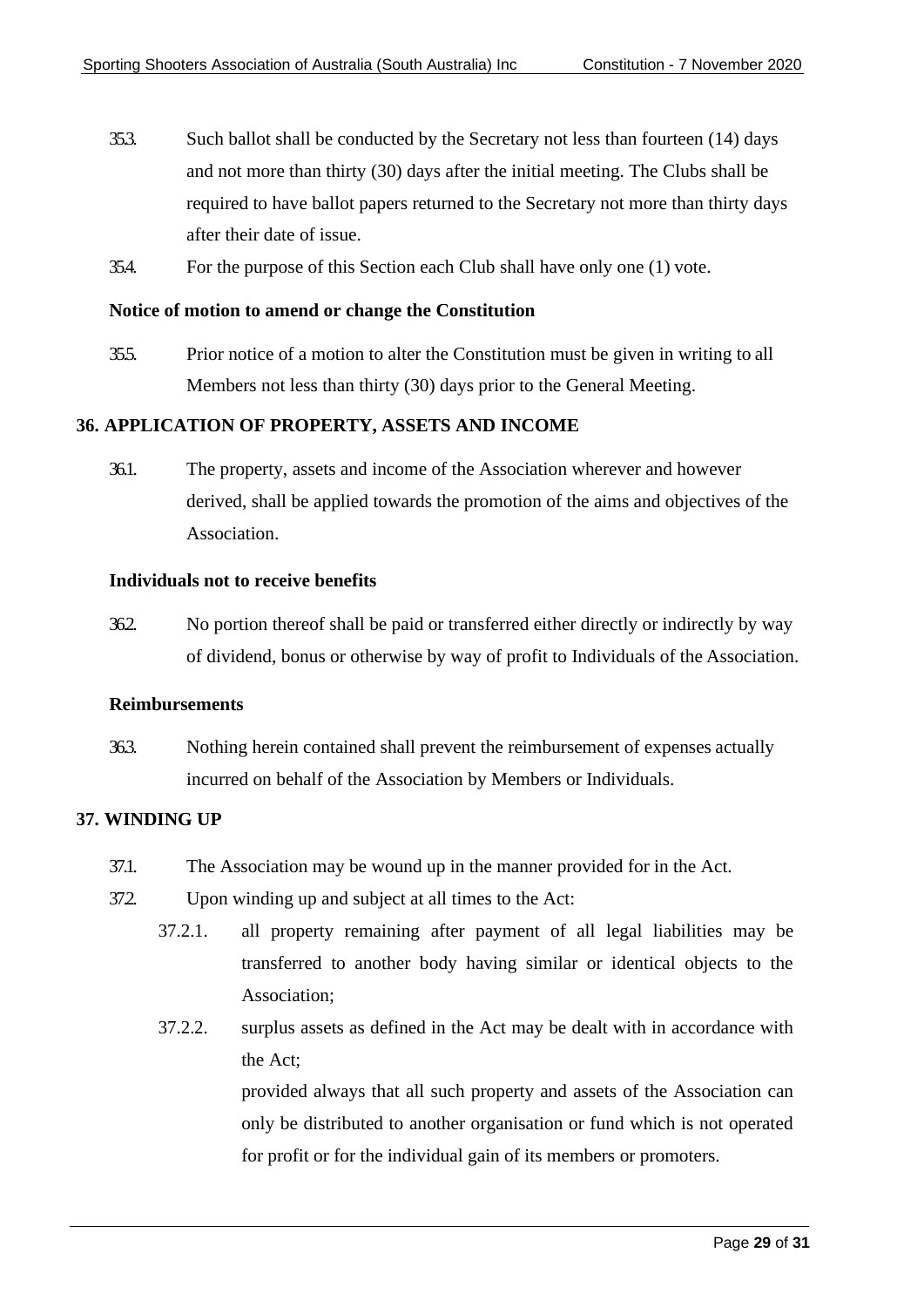#### <span id="page-29-0"></span>**38. AUTHORISATION TO BORROW MONIES**

#### **Power of the Executive**

38.1. The Council may authorise the Executive to borrow money for the purposes of the Association.

#### **Borrowing in whole or part permitted**

38.2. The amount of borrowing approved under Clause 38.1 may be borrowed at either one time or in parts from time to time and at such rates of interest and in such form or manner and upon such security as shall be necessary and agreed by the Council.

#### **Binding of present and future Members**

38.3. All Clubs whether voting on such resolutions or not and all those becoming Members of the Association after the passing of such resolutions shall be bound by such resolutions.

#### <span id="page-29-1"></span>**39. THE COMMON SEAL OF THE ASSOCIATION**

#### **Authority to use the Common Seal**

39.1. The Common Seal of the Association shall not be affixed to any deed or document without the prior authority by ordinary resolution of the Council.

#### **When to use the Common Seal**

39.2. All documents requiring execution by the Association shall be sealed with the Common Seal and countersigned by either the President or the Secretary and one other Member of the Council.

#### **The Common Seal - Register of use by Public Officer**

- 39.3. The Public Officer of the Association shall keep a Register of the use of the Common Seal of the Association.
- 39.4. This Register will show:
	- 39.4.1. the date and minute of the Council authorising the use of the Common Seal;
	- 39.4.2. a brief outline of the document upon which the Common Seal is used;
	- 39.4.3. the date upon which the Common Seal is used; and
	- 39.4.4. the names and office of the two (2) people authorised to counter sign